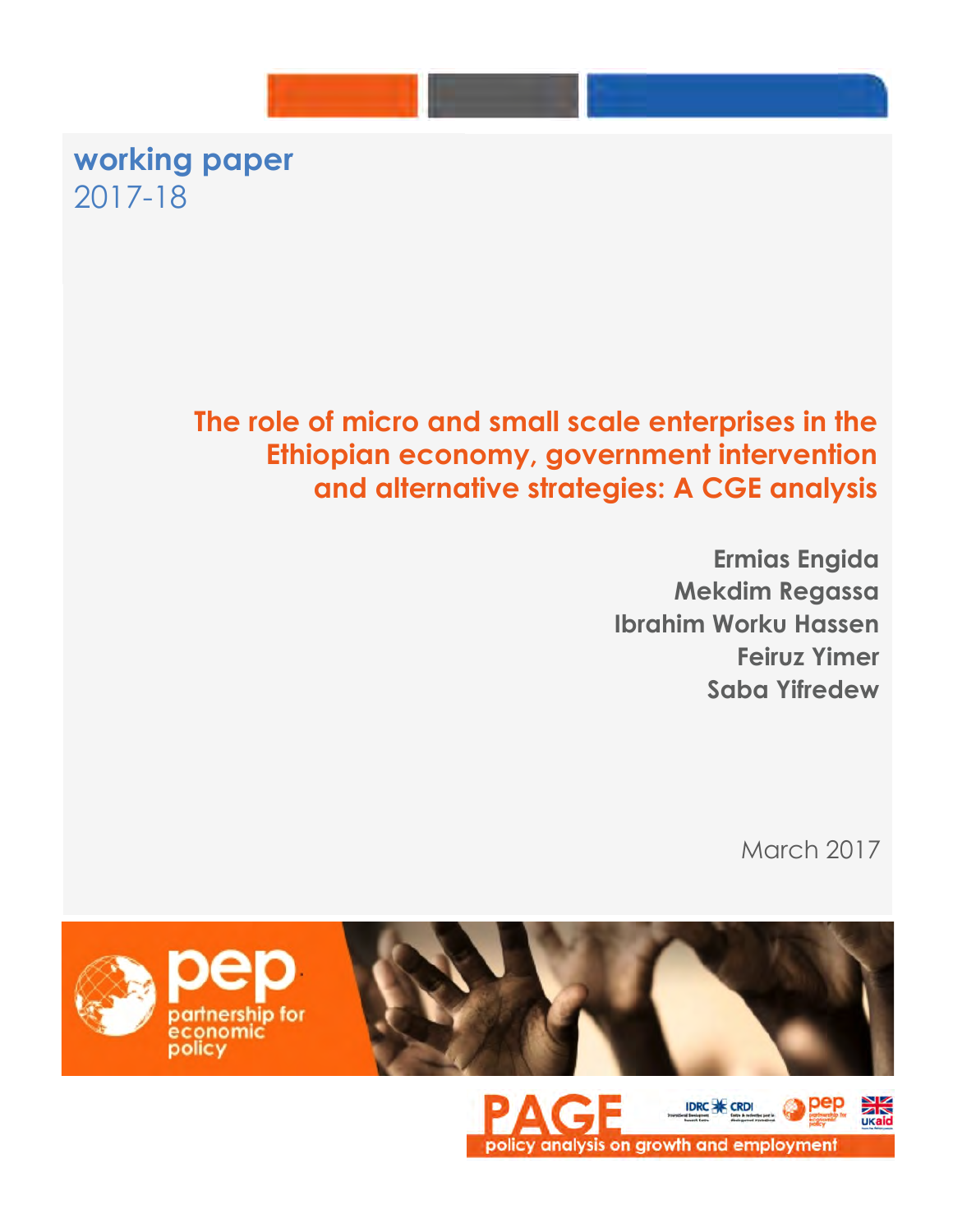# **The role of micro and small scale enterprises in the Ethiopian economy, government intervention and alternative strategies: A CGE analysis**

## **Abstract**

Given the fact that Micro and Small scale enterprises (MSEs) are high on the Ethiopian government's agenda for mid-term growth and transformation plan (GTP), this study aims to investigate the major contributions and the potential of this sector to the Ethiopian economy. Using a CGE modeling approach, we assess the role of MSEs towards the major development goals of the government: unemployment and poverty reduction. Three simulation scenarios were designed based on the current MSE development plan but with different implementation strategies. The strategy that the government is currently following to implement the MSE development plan was found to be performing the best on expanding overall production, but failed to tackle the critical issues of poverty and unemployment reduction. However, other alternative strategies were found to give the country the best solutions to these development concerns as well as investment. Female unemployment also reduced the most in these alternative scenarios. This shows that the MSE sector has the potential to meet the envisaged developmental goals in Ethiopia, but strategy adjustment is needed.

#### **Authors**

**Mr. Ermias Engida**

Doctoral student Institute for Food and Resource Economics Bonn, Germany ermiasengida@gmail.com

**Mr. Ibrahim Worku Hassen** Research Officer IFPRI - ESSP Addis Ababa, Ethiopia

**Mrs. Saba Yifredew** Lecturer Addis Ababa University Addis Ababa, Ethiopia sabay12@yahoo.co.in

hiwgnet@yahoo.com

**Mr. Mekdim Regassa** Researcher IFPRI-ESSP Addis Ababa, Ethiopia mekdimdereje@gmail.com

**Ms. Feiruz Yimer** Research Officer IFPRI - ESSP Addis Ababa, Ethiopia Feiruzym@yahoo.com

### **Acknowledgements**

This study benefitted from technical and financial assistance from the Partnership for Economic Policy (PEP, (www.pep-net.org), financed by the Department for International Development (DFID) of the United Kingdom (or UK Aid), and the International Research Development Centre (IDRC).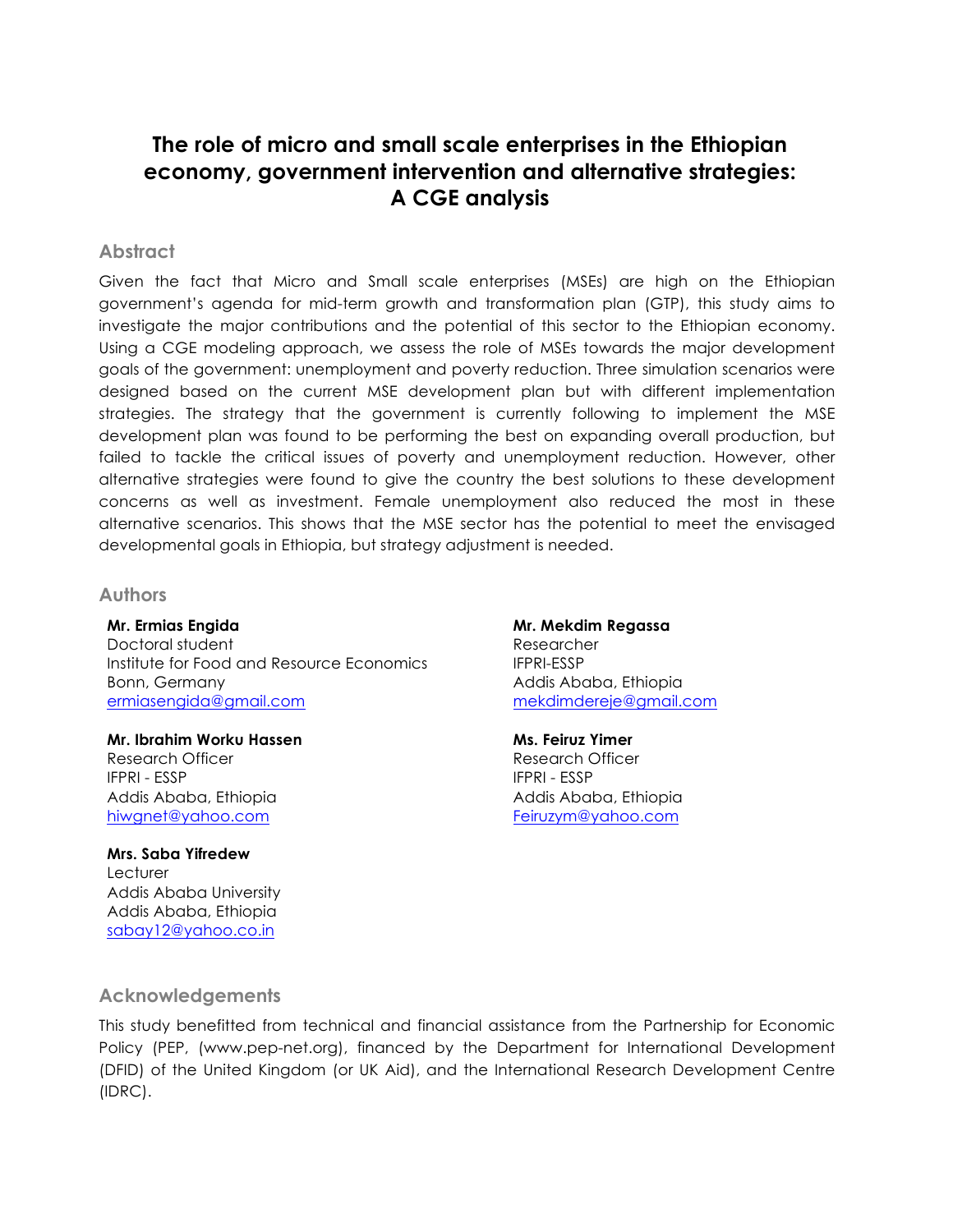# **Table of contents**

| I.  |      | <b>Introduction</b>                    | p.1  |
|-----|------|----------------------------------------|------|
| Π.  |      | <b>Significance and objectives</b>     | p.4  |
| Ш.  |      | <b>Methodology</b>                     | p.6  |
|     | 3.1. | <b>CGE</b> model                       |      |
|     |      | 3.2. Micro-simulation model            |      |
| IV. |      | <b>Data</b>                            | p.13 |
| V.  |      | <b>Results and analysis</b>            | p.16 |
|     | 5.1. | Simulations                            |      |
|     |      | 5.2. Analysis of the results           |      |
| VI. |      | <b>Conclusions and recommendations</b> | p.32 |
|     |      | <b>References</b>                      | p.35 |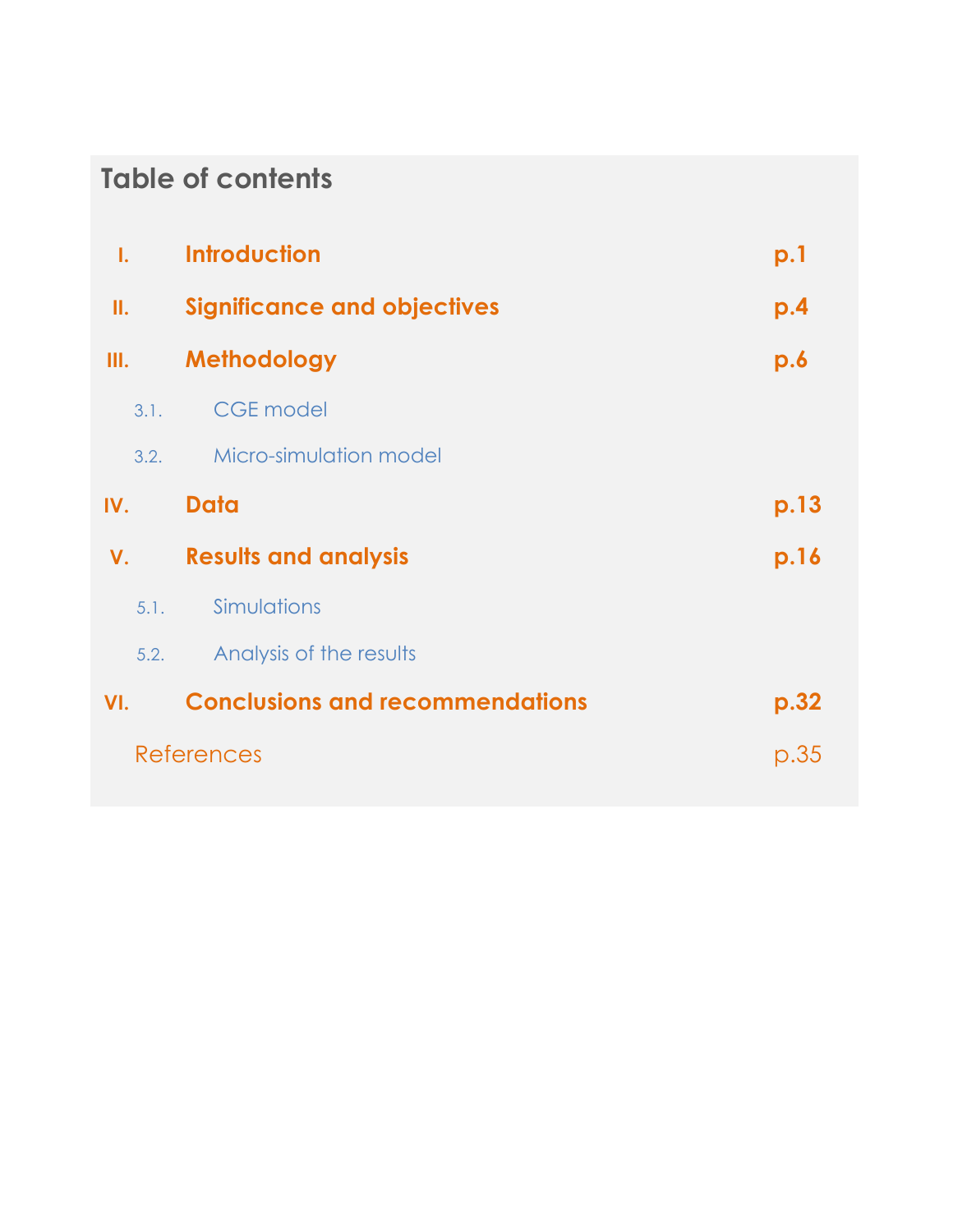# Tables and figures

| Figure 4.1: Nested structure of production                       |    |
|------------------------------------------------------------------|----|
| Figure 6.1: Simulation effects on macro variables                | 24 |
| Figure 6.2: Sources of household income                          | 29 |
| Figure 6.3: Implications of the simulations on poverty incidence |    |

| Table 4.1: Production technologies in the MSE and non-MSE sectors                                              | 11 |
|----------------------------------------------------------------------------------------------------------------|----|
| Table 4.1: Households' source of income                                                                        | 12 |
| Table 5.1: Intermediate input and value added shares from an activity by scale of operation                    | 14 |
| Table 5.2: Share of labor by gender and skill level for MSE and Non-MSE sectors                                | 15 |
| Table 6.1: Percentage changes in the experimental parameters and the target activities in each<br>simulation   | 18 |
| Table 6.2: Changes in production and price                                                                     | 23 |
| Table 6.3: Simulation results on labor demand in MSE and all the other sectors in the economy<br>excluding MSE | 26 |
| Table 6.4: Simulation effects on unemployment (in percentage points) and wage rate                             | 28 |
| Table 6.5: Simulation effects on household income and household consumption                                    | 30 |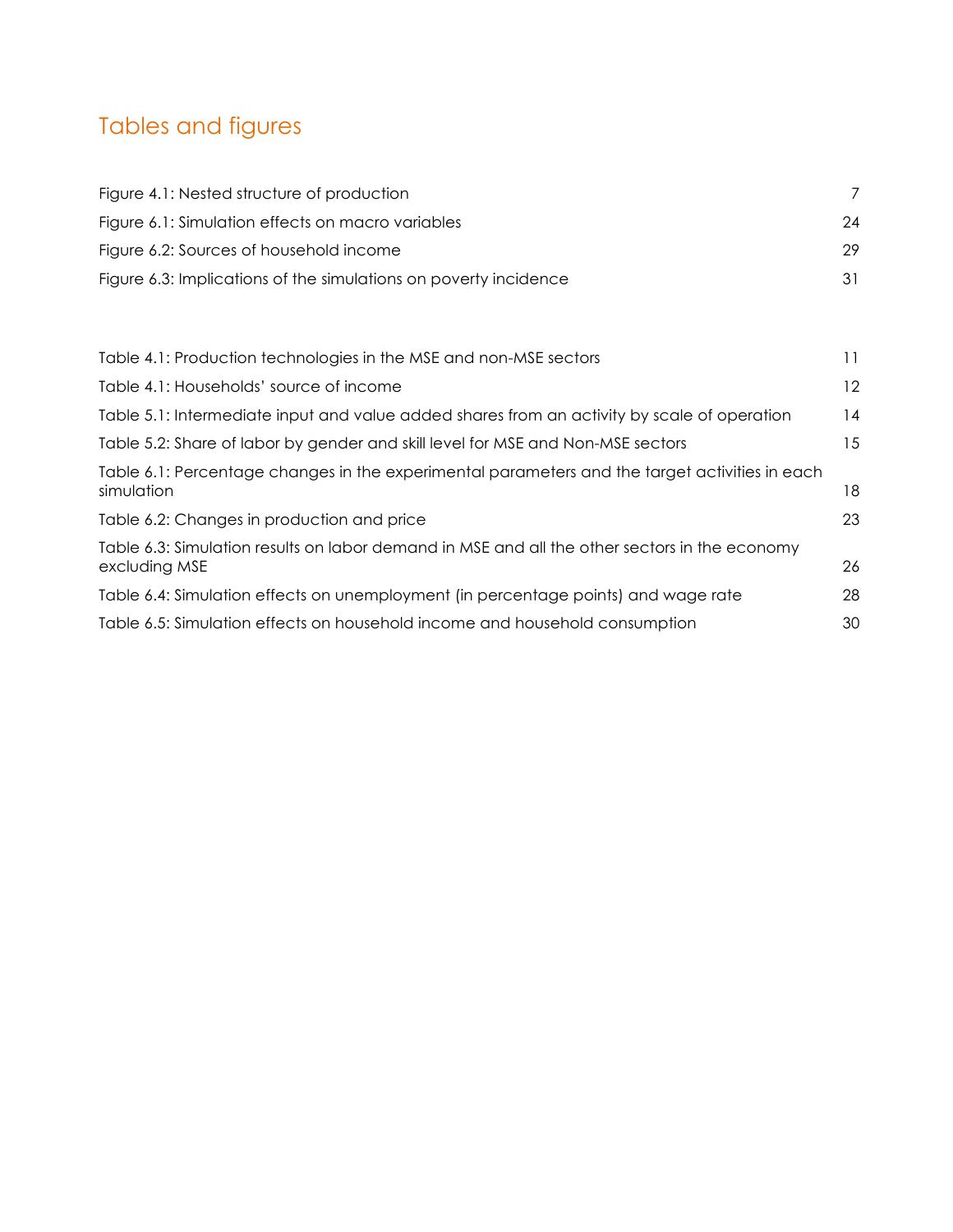## <span id="page-4-0"></span>**I. Introduction**

Micro and Small scale Enterprises (MSEs) are defined differently by different researchers and organizations. Though their definition is context specific, and thus varies by country, the definitions are typically based on the number of employees, the value of sales, and/or the value of assets (OECD 2004b). According to the World Bank, micro and small enterprises are those which employ no more than 50 people, and have total assets and an annual turnover of less than 3 million USD. However, Meghana, Beck, and Demirgüç-Kunt (2003) discuss that definitions based on employment are the most common, even though there is variation on the upper and lower limits. In the Ethiopian context, the Ministry of Urban Development and Construction (MUDC) (2013) defines MSEs based upon the number of employees and the assets owned by the enterprises. An enterprise can be defined as micro and small when the number of employees (including the owner or family) is not greater than 30, and total assets do not exceed 1,500,000 ETB. This is the definition we followed in this paper. Since micro enterprises are typically informal (Malhotra, 2007), this study also covers the informal activities as a significant part of the MSE sector. Using the criteria of undertaking business registration and acquiring a license as a formality to distinguish formal and informal enterprises (Bigsten, Kimuyu, and Lundvall, 2000; CSA, 2003, Hussmanns, 2001), 31% of MSEs in Ethiopia were found to be operating informally (MUDC, 2013).

No matter how diverse the definition is, the development of MSEs is taken as a key strategy for job creation, poverty alleviation and more generally, economic development in developing countries. According to a study by Beck and Demirguc-kunt (2005), the contribution of MSEs along with medium enterprises accounted for about 30% of employment and 17% of GDP in developing countries. The Association of Southeast Asian Nations (ASEAN) estimates that in its member countries, small and medium-sized enterprises (SMEs) account for more than 96% of all enterprises, and 50% to 85% of domestic employment. The contribution of SMEs to ASEAN members' gross domestic product (GDP) is between 30% and 53%, and the contribution of SMEs to exports is between 19% and 31% (ADB, 2014). In developed countries, the share of the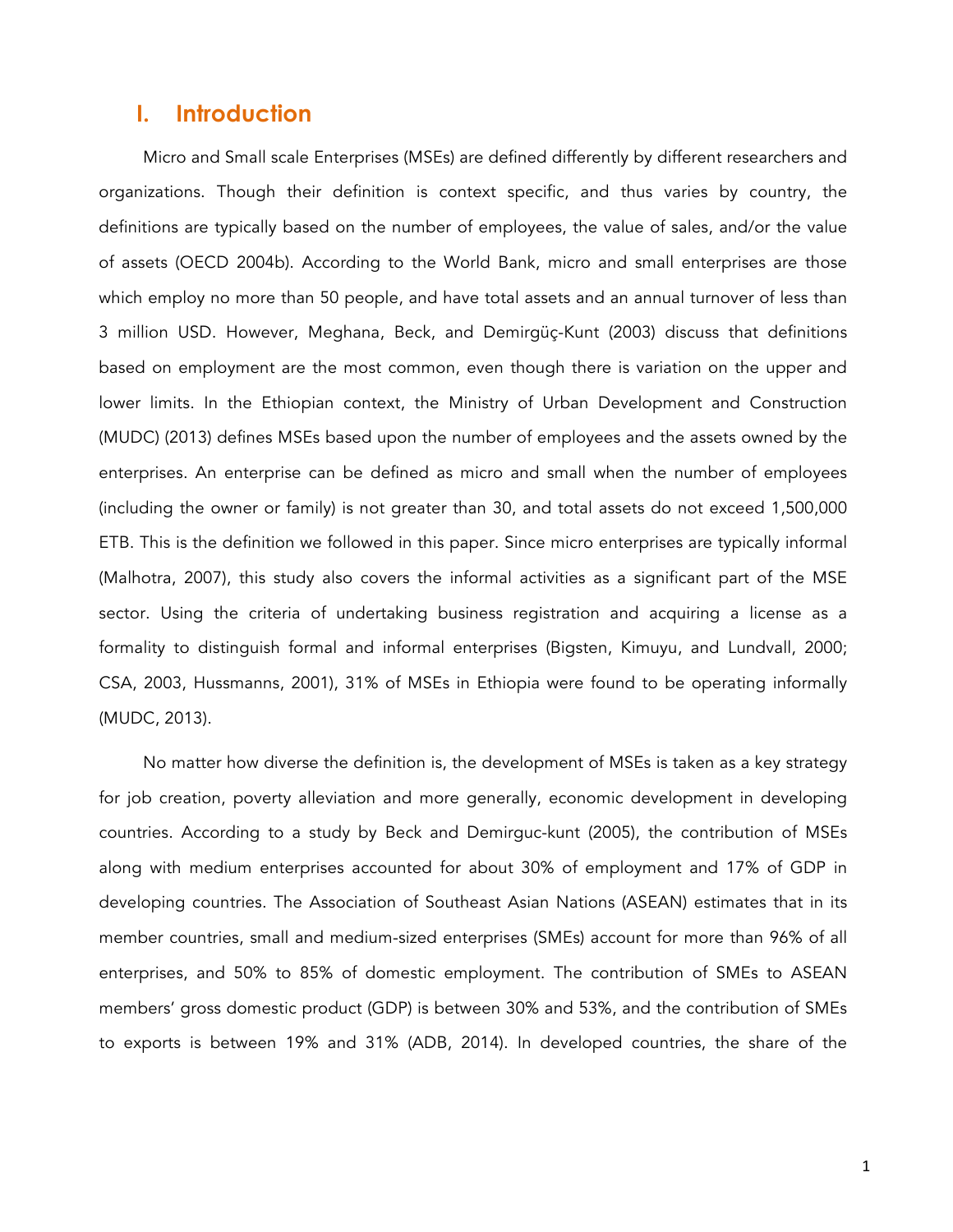enterprises is also large, and accounts for, on average, about 50% of GDP and 60% of employment. Naturally, as economies grow, the share and contribution of these enterprises in the economies of developing countries will improve. In these economies, the expansion of these enterprises would be highly important as they are closely associated to the relatively poor, and especially to disadvantaged groups of women and youth (Robu, 2013).

The role of MSEs in employment creation and overall economic growth is strongly emphasized in the literature. Daniels (1999) and Beck and Demirguc-kunt (2005) discuss that MSEs enhance competition, and entrepreneurship, and hence, have external benefits on economy-wide efficiency, innovation, and aggregate productivity growth. Since they require relatively less financial and human capital, and are more labor intensive, they appeal more to the poor and the vulnerable in particular. Hence the expansion of these enterprises could serve as a powerful tool for reducing poverty, and spur economic growth without worsening income inequality. As discussed in MUDC (2013), tackling issues of unemployment through the support and promotion of large scale manufacturing industries has repeatedly failed in countries like Ethiopia. Large scale enterprises are characterized by larger demand for heavy machineries with relatively advanced technologies, high investment and working capital, and more skilled manpower, which are all in limited supply in developing countries.

The growth of MSEs also serves as a link between financial development and poverty reduction. There is a high correlation between the degree of poverty, unemployment, economic wellbeing and standard of living of the citizens of these countries, and the degree of vibrancy of the respective country's MSEs.

MSEs play a significant role in the Ethiopian economy too. According to the 2002 nationwide survey of the Central Statistics Authority (CSA), in Ethiopia there were 974, 676 cottage/handicraft<sup>1</sup> manufacturing establishments employing more than 1.3 million people. The Small Scale Manufacturing Survey (CSA, 2003) also shows that there were 31, 863 small-scale manufacturing industries (of which, 62.8% were in urban areas) employing 97, 782 people.

<u> 1989 - Johann Barn, mars ann an t-Amhain an t-Amhain an t-Amhain an t-Amhain an t-Amhain an t-Amhain an t-Amh</u>

<sup>&</sup>lt;sup>1</sup> Which are classified as micro enterprises according to CSA classification.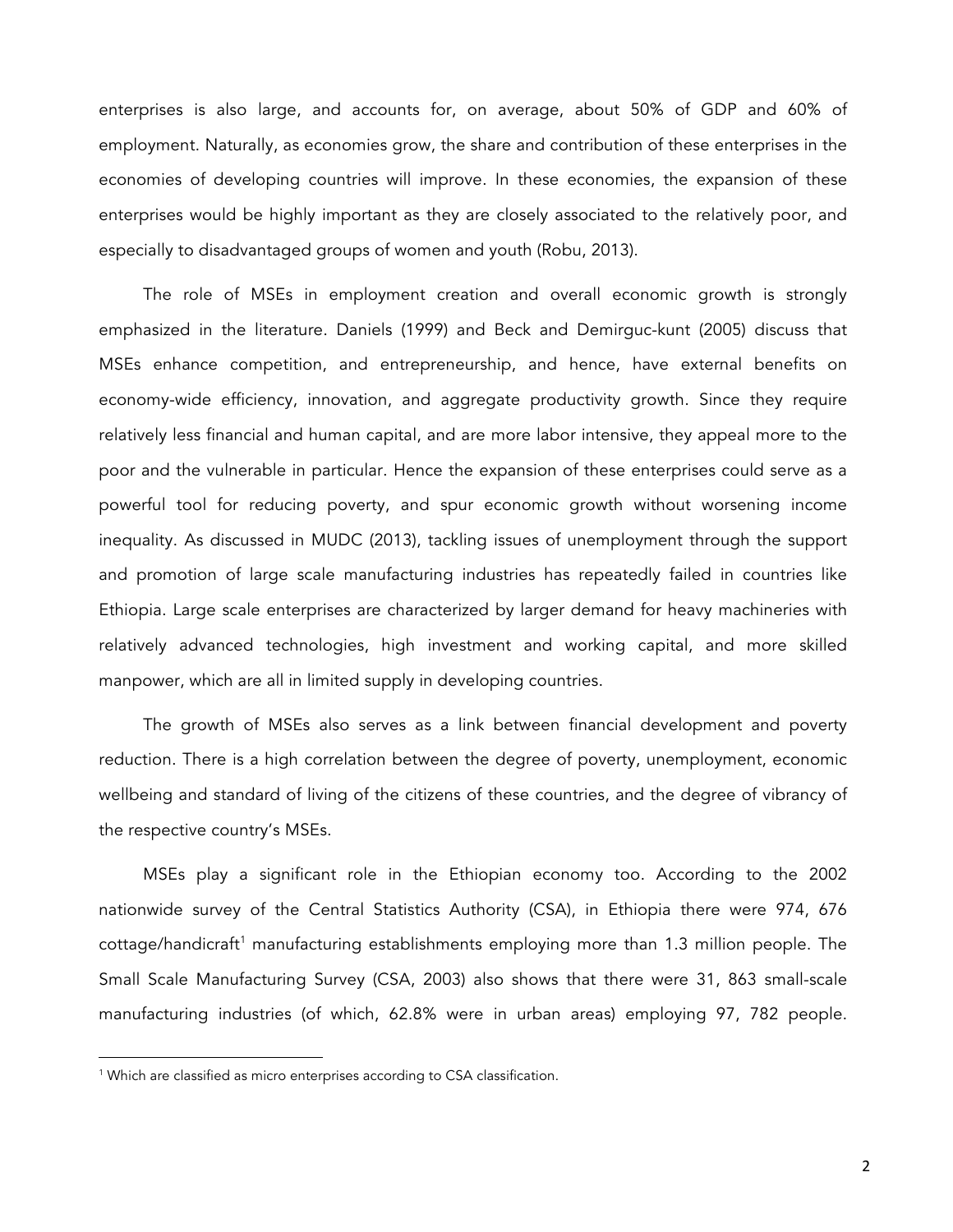According to Aregash (2005), 98% of business firms in Ethiopia are micro and small enterprises, out of which small enterprises represent 65% of all businesses. The service sector represents the majority (46.4%) of these enterprises, followed by the trading sector (40.0%), the manufacturing sector (9.2%) and the construction sector (4.4 %) (Bekele and Muchie, 2009). Even though a small portion of these enterprises are engaged in the industry sector, they contribute the biggest number of enterprises in the industry sector. Like many other African countries, the industrial sector in Ethiopia is characterized by a large number of very small enterprises, and a small number of large firms (Page and Söderbom, 2012).

Value added share and labor-capital composition of the MSE sector is scarce in the literature. Thus, we managed source this important information using the three manufacturing sector surveys of the  $CSA<sup>2</sup>$  and the SAM documentation of EDRI (2009). We found that MSEs contribute 31.8% of the total non-agricultural value addition in Ethiopia. Besides, they contribute 18.5% of the labor, and 13.3% of the total capital in the country excluding the agriculture sector. This clearly shows that the MSEs in Ethiopia are more labor intensive.

These enterprises have significant economic meaning to the majority of women living in poverty. According to Rahmato (2004), small business enterprises constitute the only livelihood available to the majority of impoverished women in Ethiopia. According to CSA (2004), roughly 49% of new businesses that were operational between 1991 and 2003 were owned by women. Based on the MUDC (2013) report, Ethiopian women take a significant part of their employment in the MSE sector nationwide. Of the jobs created by MSEs, 44% of them are filled by women, and 40% of the owners and/or managers of these enterprises are women. The enterprise survey of the International Finance Corporation (IFC) estimates that the proportion of formal micro, small and medium enterprises (MSMEs) with one or more women owners is 38% to 47% in central Asia and 38% to 46% in Eastern Europe. Women-owned MSMEs are therefore making significant contributions to these economies. Besides, women are more likely than men to work in agriculture and services, while the opposite is true for manufacturing (ADB, 2014). According to

<u> 1989 - Johann Barn, mars eta bainar eta industrial eta baina eta baina eta baina eta baina eta baina eta bain</u>

<sup>&</sup>lt;sup>2</sup> These are; 1. Small scale manufacturing industries, 2. Handicraft and cottage manufacturing industries survey, and 3. Large and medium scale manufacturing and electricity industries survey.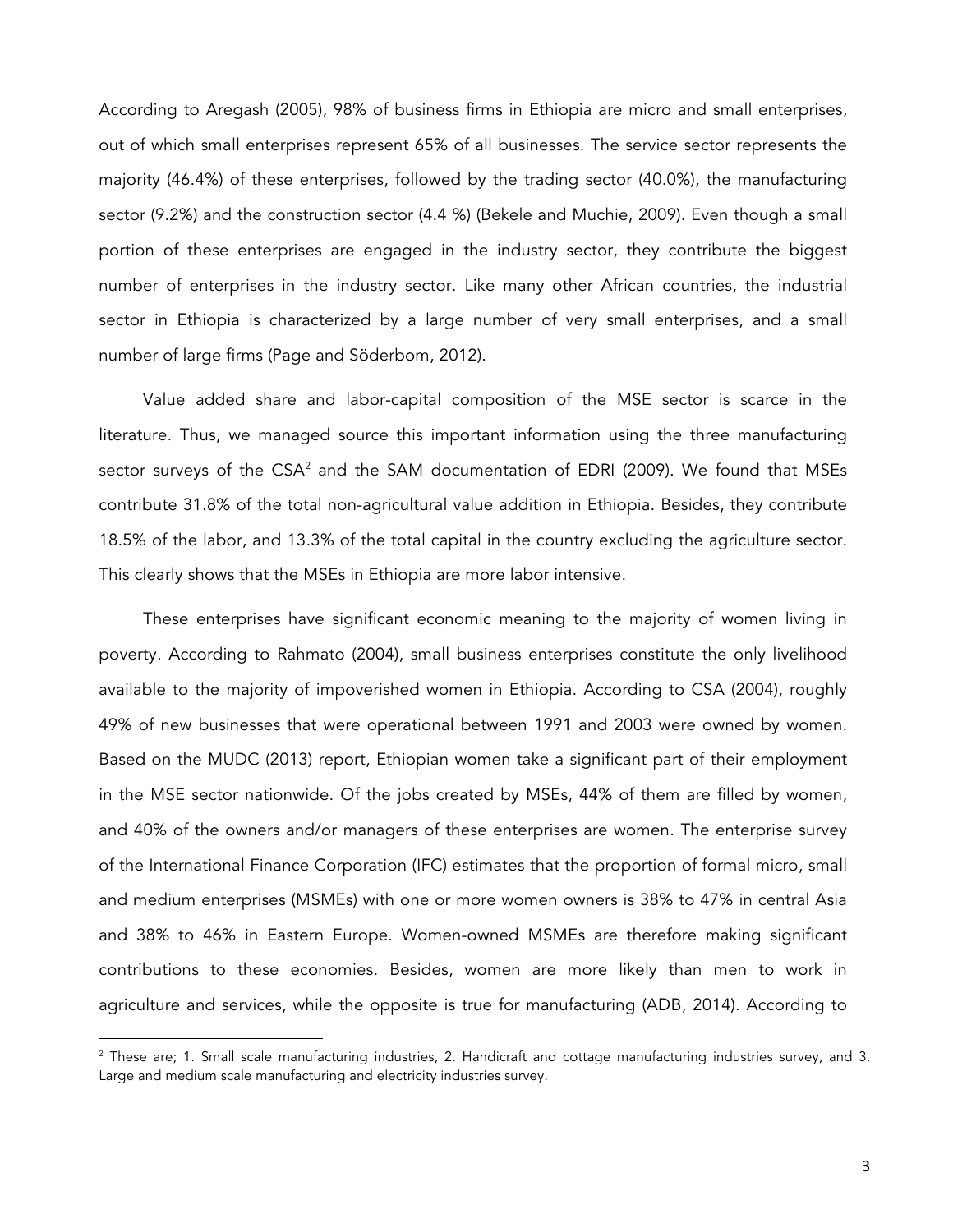<span id="page-7-0"></span>ILO (2002), in sub-Saharan Africa 84% of female non-agricultural workers are informally employed compared to 63% of male non-agricultural workers. Females are relatively highly employed in service sector activities in Ethiopia too. As Gebreyesus (2007) stated, even though the vast number of businesses in Ethiopia are led by men, service sector activities like retail trading, beauty salons, bars and restaurants, and local brewing businesses are mainly led by women.

Even though Ethiopian women are significantly employed in the MSE sector and creating job opportunities, there is still a gender bias in the major cities of the country. The strategic support women enterprises receive from the national government has been minimal. This is one reason for the lack of growth in these enterprises (Abegaz, 2004). CSA (2015) indicates that the female urban unemployment rate is 23.8% while the male urban unemployment rate is significantly lower at 10.4% (less than half that of women), which indicates that female unemployment is a big problem. Thus, the MSE sector has a significant gap to fill since it is still the biggest absorber of the female labor force which must be considered in addressing the question of how to reduce female unemployment.

The government of Ethiopia has placed considerable importance on the role of these enterprises in the economy's commendable performance as well as the potential of the sector to transform the economy. The 2010/11-2014/15 Mid-term plan of the Ethiopian government entitled the Growth and Transformation Plan (GTP, 2011/12), for instance, envisaged that during this period, MSEs would create employment opportunities for about three million people. It would thereby enhance income and domestic savings, so as to reduce unemployment and poverty, particularly to benefit women from the sector (MoFED, 2014).

## **II. Significance and objectives**

This research is significant due both to its relevance and the novelty of the technique applied. This study is very timely because the government of Ethiopia is currently placing a lot of emphasis on and is expecting a lot from the MSE sector, which has not yet been developed. This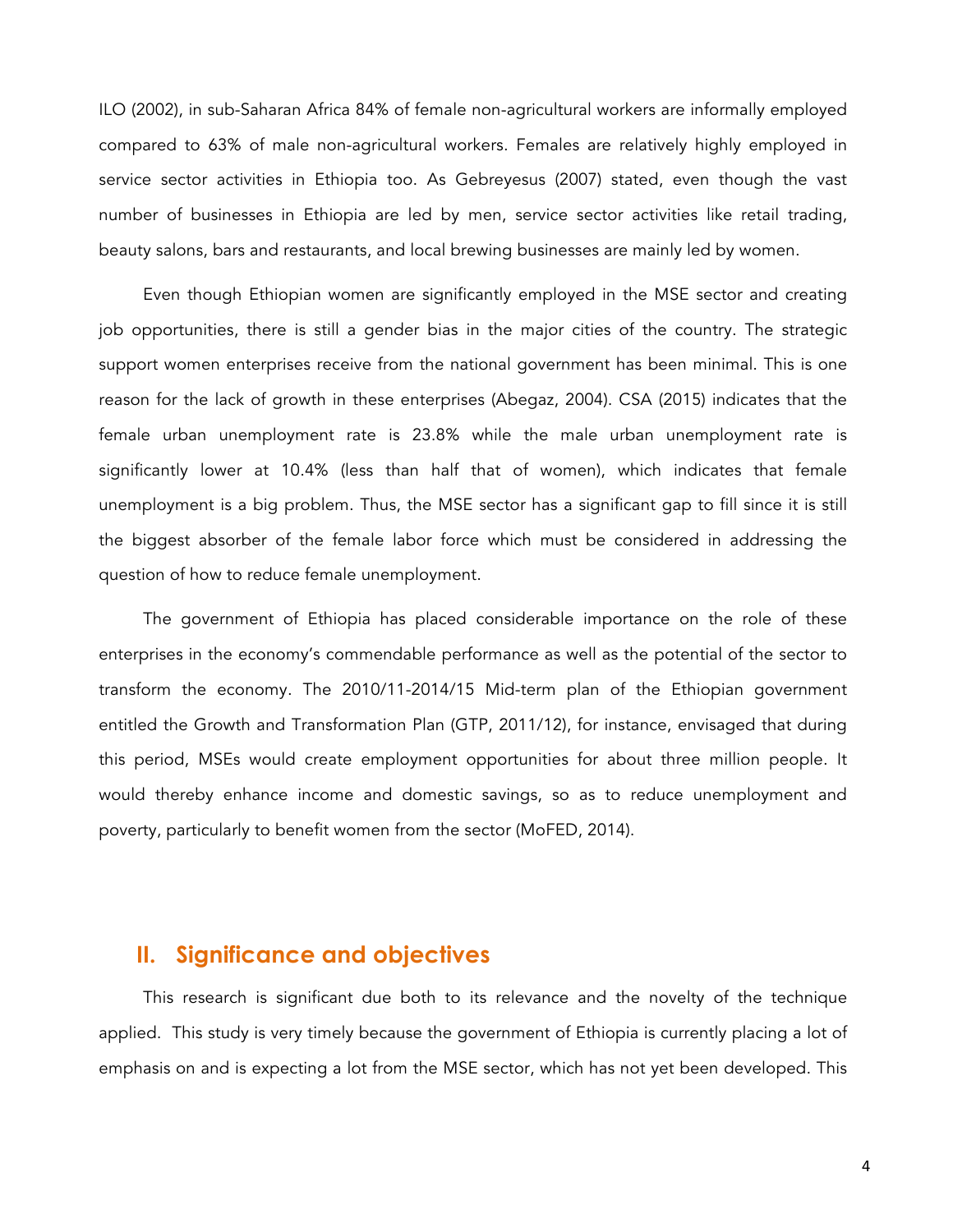study also recommends policy options which could help to improve growth and efficiency of the sector so that it can meet the envisioned goals.

The technical contribution comes from special features of and modifications in the SAM and the CGE model. This gives us the luxury of being able to generate robust results which, in turn, allow for an original and unique analysis that meets the intended objectives of this research.

In Ethiopia, there are few studies that have rigorously examined the role of MSEs on employment, economic growth and poverty. Moreover, we were not able to find any economy wide assessment of the role of MSEs in Ethiopia; it may be that this has not yet been done. Therefore, we attempt to critically examine the role of MSEs in the Ethiopian economy by employing appropriate data and techniques.

The major objective of this study is to assess the role of MSEs in the Ethiopian economy amid of government intervention in the sector.

Specifically, this study addresses the following research questions:

A. What is the role of MSEs on reducing unemployment and poverty in Ethiopia? In particular, do they have the potential to address these development concerns of women?

We try to assess the potential of MSEs to answer the development questions through public investments in line with the MSE development plan. This development plan is being implemented through giving training and better access to working capital that can improve the productivity and competitiveness of MSEs.

**B.** Is there any alternative strategy to implement the MSE development plan which could have a better effect on poverty and unemployment reduction goals in general, and that of women in particular? Based on this objective, this paper will assess the effectiveness of government's actual strategy in comparison with alternative strategies.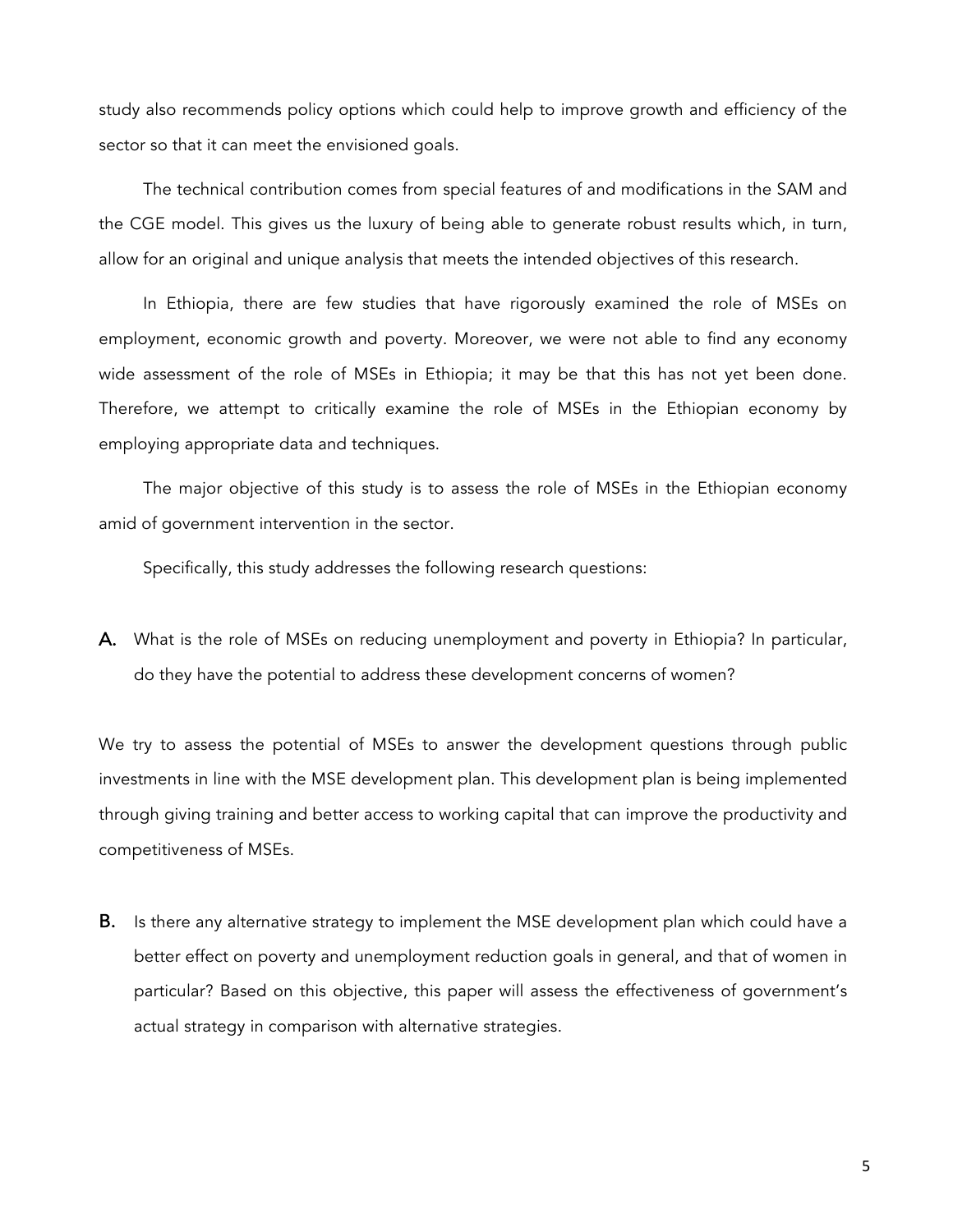## <span id="page-9-0"></span>**III. Methodology**

In order to address the aforementioned objectives, we use a CGE model. The CGE model is found to better address the research question given the availability of data. Therefore, the CGE modeling approach is mainly used to investigate the role of MSE development on reducing unemployment and poverty in Ethiopia, specifically for disadvantaged sections of the society: mainly women. It attempts to examine the overall effects of public spending which is supposed to be used to finance the development plan for MSEs.

## **3.1. CGE model**

A static PEP version CGE model is employed in the CGE part of this study. In the model a multi stage production function is used. Producers are assumed to maximize profits subject to production technologies, taking prices (to output and intermediate inputs) and factor wages as given. Producers in the model make decisions in order to maximize profits subject to constant returns to scale, with the choice between factors being governed by a constant elasticity of substitution (CES) function. This specification allows producers to respond to changes in relative factor returns by smoothly substituting between available factors so as to derive a final valueadded composite. Profit maximization implies that the factors receive income where marginal revenue equals marginal cost based on endogenous relative prices (Thurlow, 2008).

Our model uses labor and capital as factors of production. For the purpose of our study, we disaggregate labor by gender and skill level. The production in each activity starts with a gender function where we used CES specification to combine gender disaggregated labor of the same skill level in each activity. This makes the model substitute male and female labor if and only if they are of the same skill level. Then skilled and unskilled labor types are made to combine in a less substitutable manner. Technically, this means that the manager first decides what skill level of labor to hire, and then, whether the labor should be male or female in that particular skill level (but not vice versa). Then the composite labor force and (the only) capital combine at the top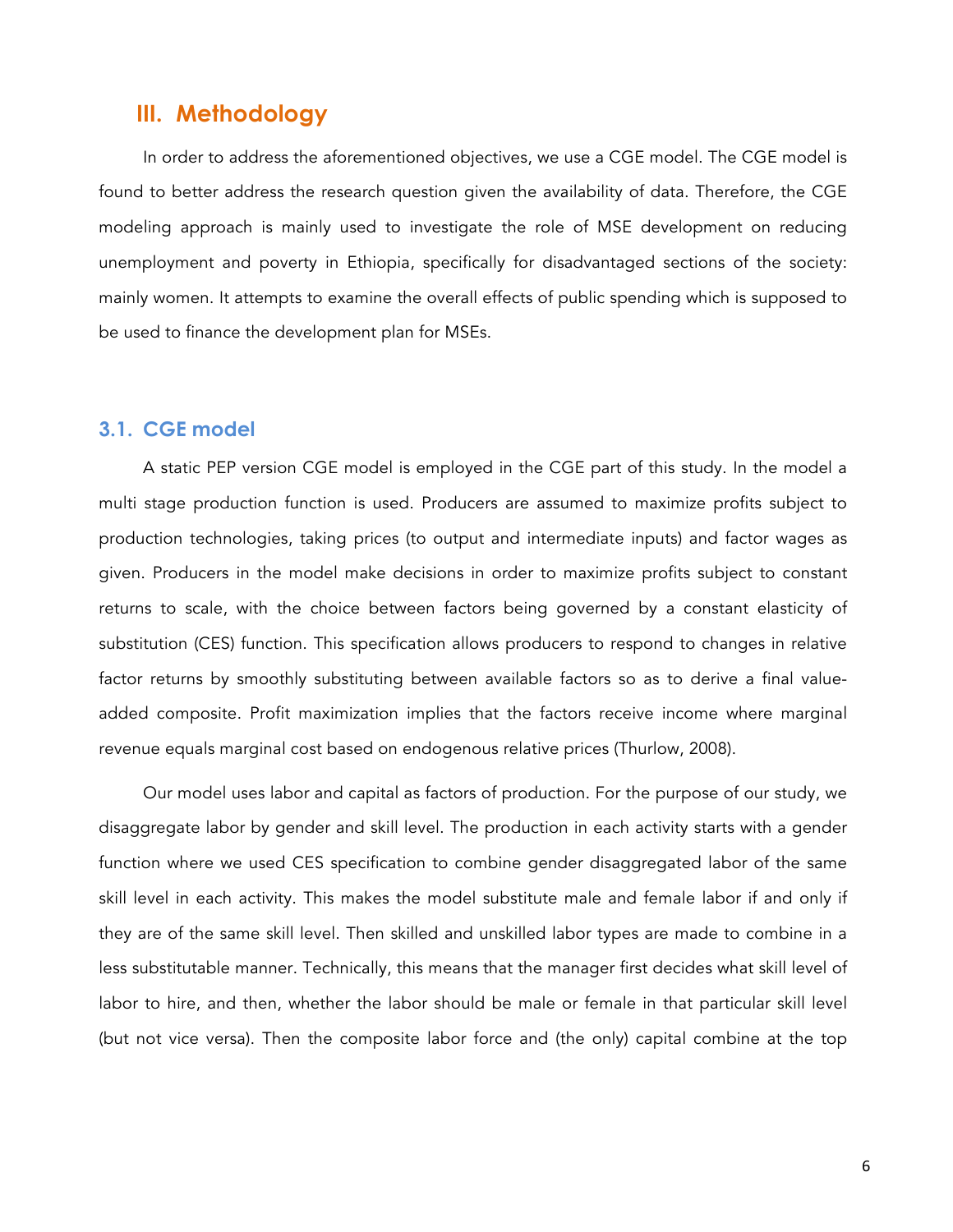<span id="page-10-0"></span>level of the value addition. All these stages in the nested value addition function use CES specification. Finally, at the top level, the sectoral output of each productive activity j combines value added and total intermediate consumption in fixed shares (with Leontief specification). The use of fixed-shares reflects the belief that the required combination of intermediates per unit of output, and the ratio of intermediates to value added, is determined by technology rather than by the decision-making of producers (Thurlow, 2008).

As it is can be seen in Figure 4.1, the different types of labor are first aggregated into the two skill levels before the final aggregation in the labor value addition. This is the first value addition or contribution of this research work into the original model.



**Figure 4.1: Nested structure of production**

Equations 1 and 2 illustrate how men and women employed in the same activity combine to form a composite labor force both skilled and unskilled at the beginning of the production line. We opt for CES specification at this stage, to enable the composition of male and female labor at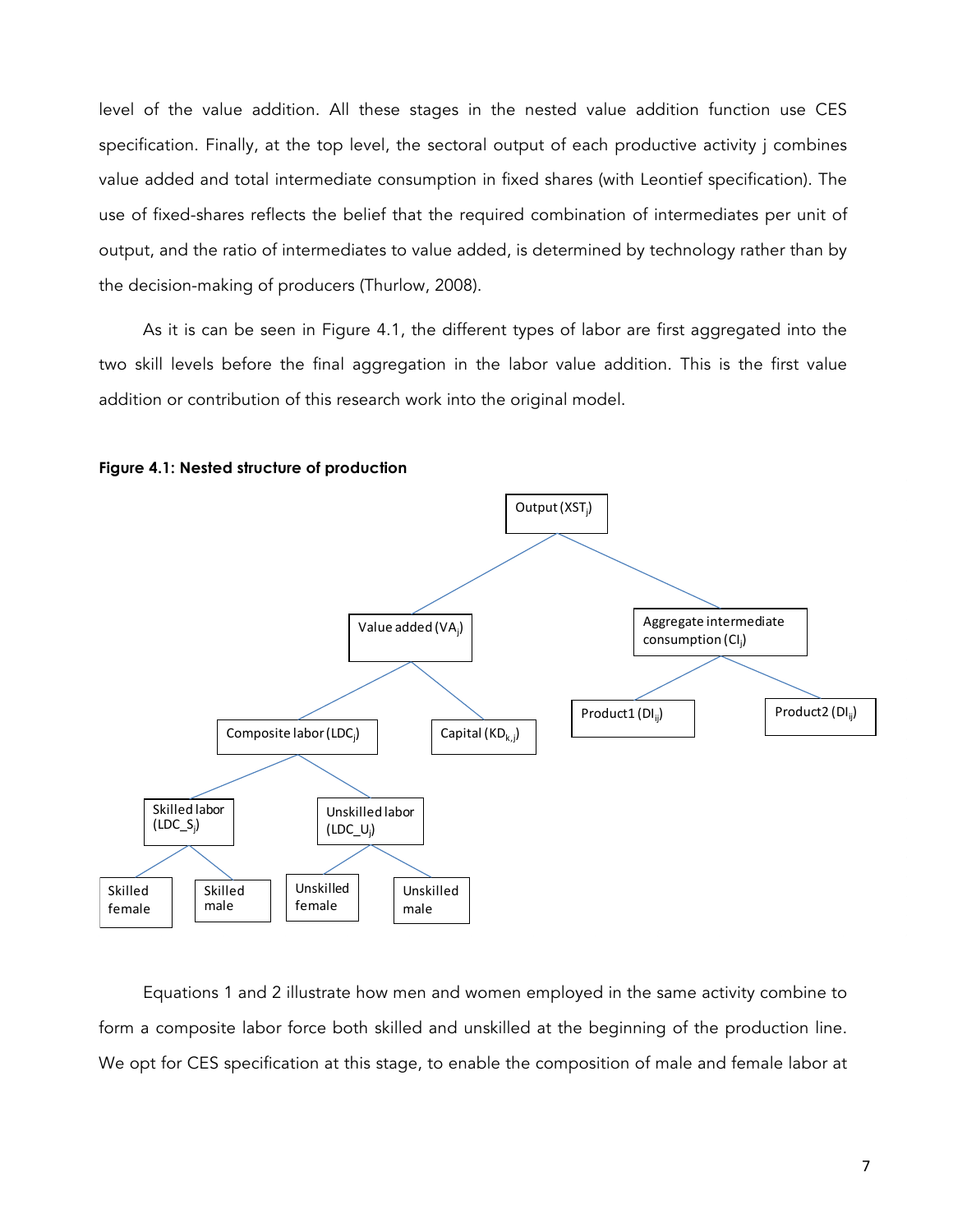each skill level to vary as needed. In order to maximize its profit, each activity uses a set of factors (including male and female labor) up to the point where the marginal revenue product of each factor is equal to its wage or rent. In the unskilled labor market, assuming the work is more physical rather than technical, male and female workers are made to be less substitutable. However, since the skilled labor market involves more technical and intellectual work, we assume that female workers have better chances of getting a job in the skilled rather than in the unskilled labor market. Thus male – female substitutability is greater in the skilled labor market than the unskilled.

$$
LDC_{-}U_{j} = B_{-}LDU_{j} * [\sum_{l2} \beta_{-}LDU_{l2,j} * LD_{l2,j}^{-\rho_{-}LDU_{j}}]^{\frac{-1}{\rho_{-}LDU_{j}}}
$$
................. (1)

 $LDC_{-}S_{j} = B_{-}LDS_{j} * [\sum_{l1} \beta_{-}LDS_{l1,j} * LD_{l1,j}^{-\rho_{-}LDS_{j}}]$  $-1$ \_ **………………………………………….. (2)** *Where: LDC\_U<sub>j</sub> composite unskilled labor force in activity j*  $LDC_S_i$  composite skilled labor force in activity j \_:*is a substitution parameter,*  \_:*is a substitution parameter,* LD<sub>12,i</sub> is unskilled male and unskilled female labor in activity j,  $LD_{l1,j}$  is skilled male and skilled female labor in activity j,  $\beta$ <sub>LDU<sub>12,j</sub> is CES activity function share parameter,</sub>  $\beta$ <sub>LDS<sub>l1,j</sub> is CES activity function share parameter,</sub> \_:*is efficiency parameter in the CES activity function, and* \_:*is efficiency parameter in the CES activity function*

Equation 3 below shows the aggregation of skilled and unskilled labor into one composite labor force of different gender and skill level. Assuming significant skill level difference between skilled and unskilled workers, substitution between workers in the two skill levels is set to be low.

$$
LDC_j = B\_LD_j * [\beta\_LD_j * LDC\_S_j^{-\rho\_LD_j} + (1 - \beta\_LD_j) * LDC\_U_j^{-\rho\_LD_j}]^{-\frac{1}{\rho\_LD_j}} \dots \dots \dots \dots \dots \dots \tag{3}
$$

*Where: LDC<sub>i</sub>* composite labor force in activity j

\_:*is a substitution parameter,*   $LDC_U$ ; composite unskilled labor force in activity j  $LDC_S_i$  composite skilled labor force in activity j  $\beta$ <sub>-LD<sub>i</sub> is CES activity function share parameter, and</sub> \_: *is efficiency parameter in the CES activity function,*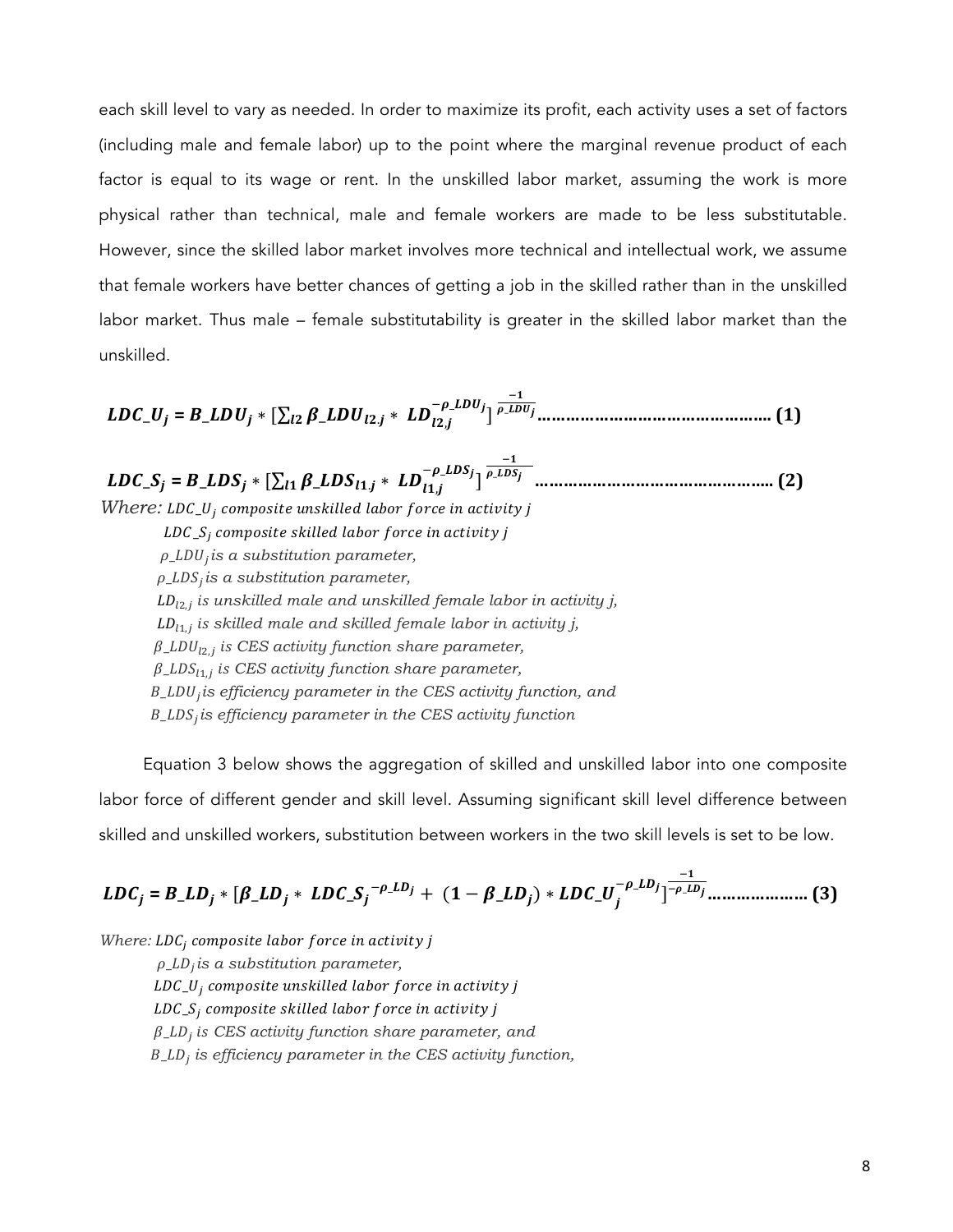Equations 4, 5 and 6 generate the relative demand functions for male and female labor in each skill level and between skilled and unskilled aggregated labor forces respectively. The equations show relative demand for each labor (in the composition) relies on a share parameter, the relative wage rate, and the sectoral elasticity of substitution. The optimal mix of the different labor forces is a function of the relative wage rates of each labor type.

 $LD_{l2,j} = [\beta \_LDU_{l2,j} * \binom{WC\_U_j}{WTI_{l2,j}}]^{\sigma\_LDU_j} * B\_LDU_j^{\sigma\_LDU_j-1} * LDC\_U_j.................(4)$ *Where:* WTI<sub>l2,i</sub> wage rate paid by industry j for unskilled labor including tax, \_:*wage rate of industry j composite unskilled labor* \_: *CES composite elasticity*

$$
LD_{l1,j} = [\beta \_LDS_{l1,j} * \binom{WC\_S_j}{WTI_{l1,j}}]^{\sigma \_LDS_j} * B\_LDS_j^{(\sigma \_LDS_j-1)} * LDC\_S_j \dots \dots \dots \dots \dots \dots \tag{5}
$$

\_ **<sup>=</sup>**[ \_ ( <sup>−</sup> \_) <sup>∗</sup> \_ \_ ] \_ ∗ \_**………………….……(6)**

The activity level wage rate for composite labor is calculated as a weighted average of wage for skilled and unskilled labor in that activity. To be more precise, the wage rate in the non- MSE sector is assumed to be fixed since the wage rate in the public sector and big firms is not market driven and is rather set and led by the government. However, the wage rate in the MSE sector, the sector in which unemployment is assumed, is set to be at the efficiency wage rate calculated as shown in equation 7.

\_ <sup>=</sup> <sup>+</sup> <sup>∗</sup> + **……………………………………….. (7)**

Where :  $W\_MSE_i$  wage rate for labor in MSE sector

 $ee_l$  effort desutility  $qq_1$  probability of detection of shirking  $bb_l$  exogenous probability to be fired  $un_l$  unemployment rate  $rr$  discount rate

In this model unemployment is considered. The labor market from the supply side is constructed so that the non-MSE sector satisfies its labor demand first (i.e. every worker prefers to work in the non-MSE sector). If a worker cannot get a job in the non-MSE sector then she/he will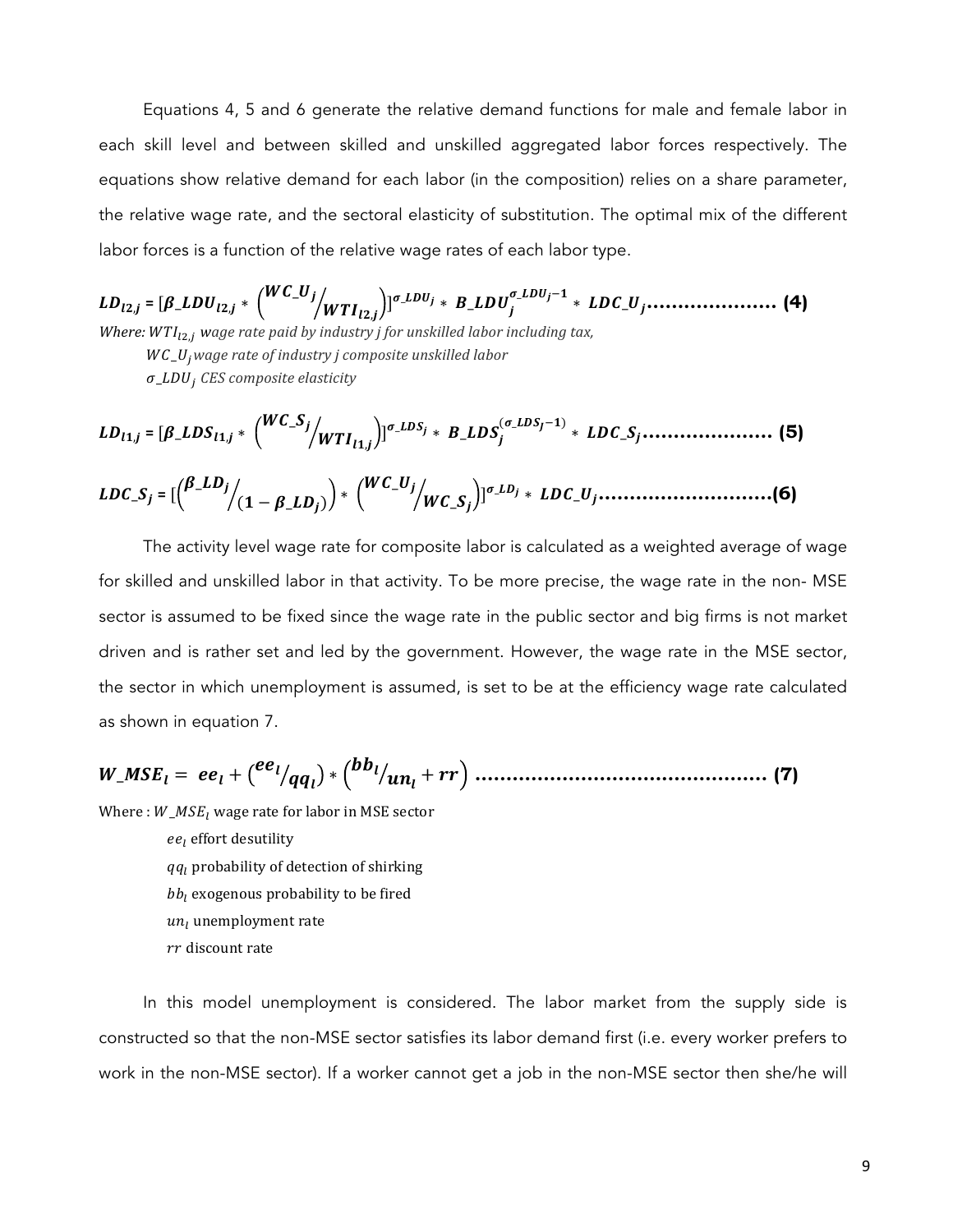search in the MSE sector. Some will be successful and some will remain without work. Thus, unemployment is considered in this sector. As it is shown in equations 8 and 9, full employment is settled in the non-MSE sector, however, the residual labor supply goes to the MSE sector. Thus, whenever the MSE sector is expanded it can call up some labor from the pool of the unemployed.

\_ = , **…………………………………………………………………. (8)**

 $_{j1}$   $LD_{l,j1}$  $\mathbf{I}(\mathbf{1} - \mathbf{u}\mathbf{n}_l) = \mathbf{L}\mathbf{S}_l - \mathbf{L}\mathbf{S}_l \mathbf{M}\mathbf{S}\mathbf{E}_l \dots \dots \dots \dots \dots \dots \dots \dots \dots \dots \dots \dots \dots \dots \tag{9}$ *Where:* LS\_NMSE<sub>1</sub> Labor supply in the Non-MSE sector, LD<sub>Li2</sub> Labor demand of the *Non-MSE sector*,  $LD_{l,i1}$  Labor demand of the M*SE sector, and*  $LS_l$  Total labor supply in the economy

The substitution between capital and labor at the value added level of the production is treated differently for MSE and Non-MSE sectors. Since we assume technological change in the MSE sector is not that easy and needs some time, the substitution between labor and capital is set lower than in the non-MSE sector in which technological change is more likely.

In some industries and service sectors (which are classified into MSE and non-MSE), a product is produced from two lines of production which uses two different technologies. In this study, the disaggregation in the production part of the model goes down to the scale of operation level, especially in the manufacturing and construction activities from the industry sector and trade, and hotel and restaurant activities from the service sector. We select these sectors because most of the MSEs in Ethiopia are engaged in them $^3$ . The two lines of production follow two different production technologies to produce the same output. As shown in Table 1, the MSE sectors use more labor intensive technology than the non-MSE sectors.

CES functional structure is used to supply a single product of the two production lines. Thus, a commodity is produced in either the MSE or non-MSE sector; whichever is found cheaper in its production cost. Assuming difference in the product quality which is not visible for the consumer, substitutability between the two lines of production is set to be imperfect. As

<u> 1989 - Johann Barn, mars eta bainar eta industrial eta baina eta baina eta baina eta baina eta baina eta bain</u>

<sup>3</sup> Operations at micro (classified under handicraft and cottage according to CSA's classification) and small level are grouped under the MSEs while operations at medium and large level are grouped under non-MSEs.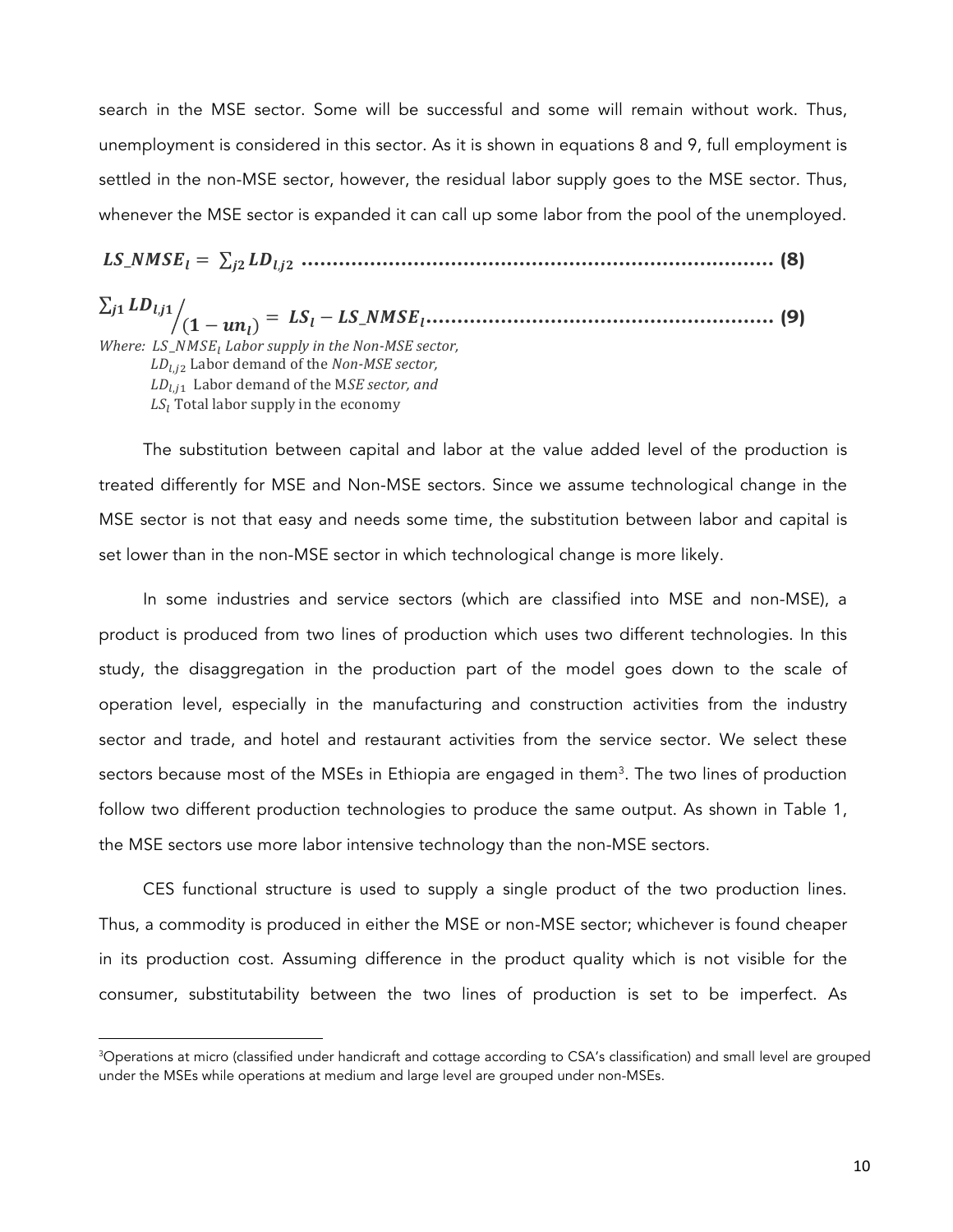<span id="page-14-0"></span>calculated in SAM, the MSE sector supplies 40.8% of the total production in those activities classified by scale of operation.

| <b>Industrial</b>       |             | <b>MSE</b> |       | <b>Non MSE</b>                          |
|-------------------------|-------------|------------|-------|-----------------------------------------|
| clasifications          | Labor share |            |       | Capital share Labor share Capital share |
| Agriculture             |             |            | 75.4% | 24.6%                                   |
| Dairy                   | 61.0%       | 39.1%      | 46.5% | 53.5%                                   |
| Food                    | 57.1%       | 43.0%      | 38.7% | 61.3%                                   |
| Beverage                | 61.0%       | 39.1%      | 46.5% | 53.5%                                   |
| Textiule and<br>leather | 61.0%       | 39.1%      | 46.5% | 53.5%                                   |
| Wood                    | 61.0%       | 39.1%      | 46.5% | 53.5%                                   |
| Metal                   | 61.0%       | 39.1%      | 46.5% | 53.5%                                   |
| Construction            | 50.5%       | 49.5%      | 25.6% | 74.4%                                   |
| Other industries        |             |            | 41.4% | 58.6%                                   |
| Trade                   | 48.0%       | 52.0%      | 20.6% | 79.4%                                   |
| Hotel                   | 62.9%       | 37.2%      | 50.3% | 49.7%                                   |
| Administration          |             |            | 31.1% | 68.9%                                   |
| Other service           |             |            | 54.1% | 45.9%                                   |

**Table 4.1: Production technologies in the MSE and non-MSE sectors**

Source: Data from the SAM documentation 2005/06 and own computation

The output of every product of an industry is shared out among markets (domestic or export), again with the goal of maximizing the firm's total revenue, given the demand in each market and the various taxes that apply. The model shows imperfect transformability between these two destinations, via the use of constant elasticity of transformation (CET) functions (Decaluwe, Lemelin, Robichaud and Maisonnave, 2013).

Domestic output net of exports from each production line is combined with a CES function and supplied domestically, as shown in equation 10. The aggregation is made from the supply side, not from the demand side. This technically means the distributor knows whether a product is from MSE or Non-MSE, but the consumer does not. In turn, this composite supply is combined with the imported products in an imperfect substitutability (i.e. Armington assumption), and creates total supply to satisfy domestic demand. This demand is the sum total of all demand by economic agents: it constitutes final consumption demands by households, and government and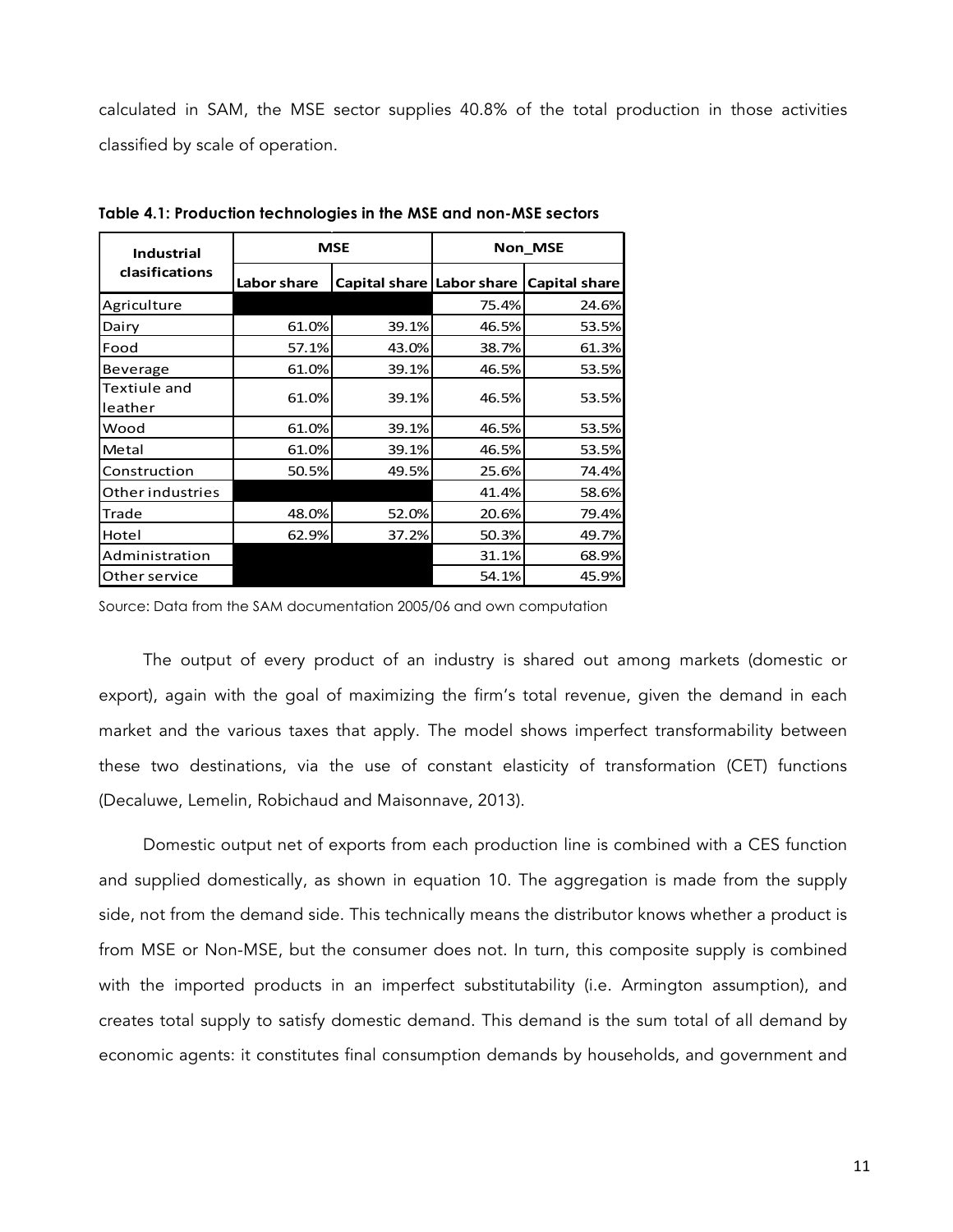<span id="page-15-0"></span>investment demand, intermediate consumption demands by activities and transaction services' demand.

= \_ ∗ [\_, ∗ , 0\_ ] 0 \_ **…………………………………….. (10)**

Where:  $DD_i$  domestic demand for commodity i produced locally  $DS_{i,i}$ supply of commodity i by sector j to the domestic market  $B$  DS<sub>i</sub>scale parameter  $\beta$ <sub>-DS<sub>i,i</sub>share parameter</sub>

 $\rho$ \_DS<sub>i</sub>elasticity parameter

Households have final consumption demands with the objective of utility maximization subject to budget constraints. The model has one representative consumer per household type, rendering identical preferences for all consumers in a given category. In our model there are two types of households, urban and rural. As shown in Table 4.2, these households get their income from factor and non-factor sources. The non-factor sources we already have in our SAM are government transfer (social security for instance) and remittance. Representative household groups maximize their incomes by allocating factors of production across activities.

**Table 4.2: Households' source of income**

|                        | <b>Agricultural</b><br>labor | Non-<br>agricultural<br>labor | Capital<br>(capital +<br>Land) | Government<br>transfer | Remittance |
|------------------------|------------------------------|-------------------------------|--------------------------------|------------------------|------------|
| <b>Rural household</b> | 33.2%                        | 1.2%                          | 34.5%                          | 0.5%                   | 4.2%       |
| Urban household        |                              | 10.9%                         | 7.2%                           | 0.7%                   | 7.7%       |

Source: Data from the SAM documentation 2005/06

## **3.2. Micro-simulation model**

Regarding poverty analysis, a separate consumption based micro-simulation module is prepared. This links each respondent in the 2009/10 HICE (Household Income Consumption and Expenditure) survey to their corresponding representative household group in the model. Thus we employ a top-down approach in which changes in commodity prices and households'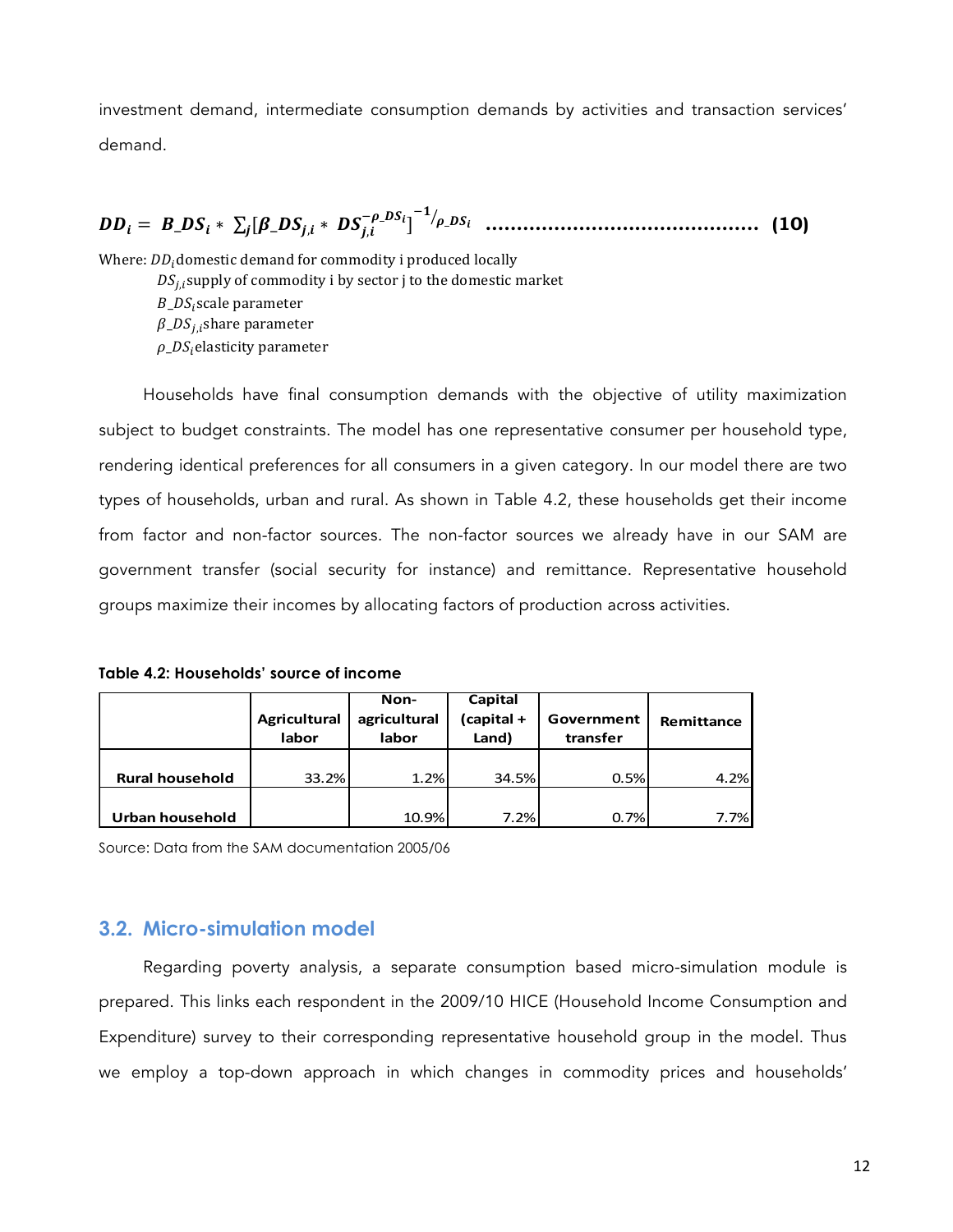<span id="page-16-0"></span>consumption spending are passed down from the CGE model to the micro-simulation module, where per capita consumption and standard poverty measures are recalculated. Poverty will be modeled using the Foster-Greer-Thorbecke (FGT) measures (Foster, Greer and Thorbecke, 1984). This measure is noted as:

 <sup>=</sup> ( 0 ) w **……………………………………………………………………….. (11)**

Where:  $\alpha$  is the poverty aversion parameter,

*n* is population size, *<i>q* is the number of people below the poverty line,  $y_i$  is income, z is the poverty threshold.

The FGT  $P_{\alpha}$  class of additive decomposable poverty measures allows us to measure the proportion of poor in the population; poverty head count ratio if  $\alpha = 0$ , poverty depth if  $\alpha = 1$ , and severity of poverty if  $\alpha = 2$ .

## **IV. Data**

<u> 1989 - Johann Barn, mars ann an t-Amhain an t-Amhain an t-Amhain an t-Amhain an t-Amhain an t-Amhain an t-Amh</u>

The CGE model used in this study is calibrated on a 2009/10 Social Accounting Matrix (SAM) of Ethiopia. This SAM was first developed by EDRI (Ethiopian Development Research Institute) for the 2005/06 Ethiopian economy. It was later updated for 2009/10 for a research project on alternative financing of the GTP plan $^4\!$ .

Further modification is made on the SAM in order to meet the objective of this study. The SAM in use in this study has a total of 22 activities. 18 of them were 9 activities but were split by scale of operation into MSE and non-MSE. These activities are dairy, food, beverage, textile and leather, wood, metal and construction from the industry sector, and hotel and trade from the service sector. However, all of the other activities; agriculture, other industry ('othind'),

<sup>4</sup> For further clarification on the procedures taken to update the SAM, please refer Ermias et al, 2011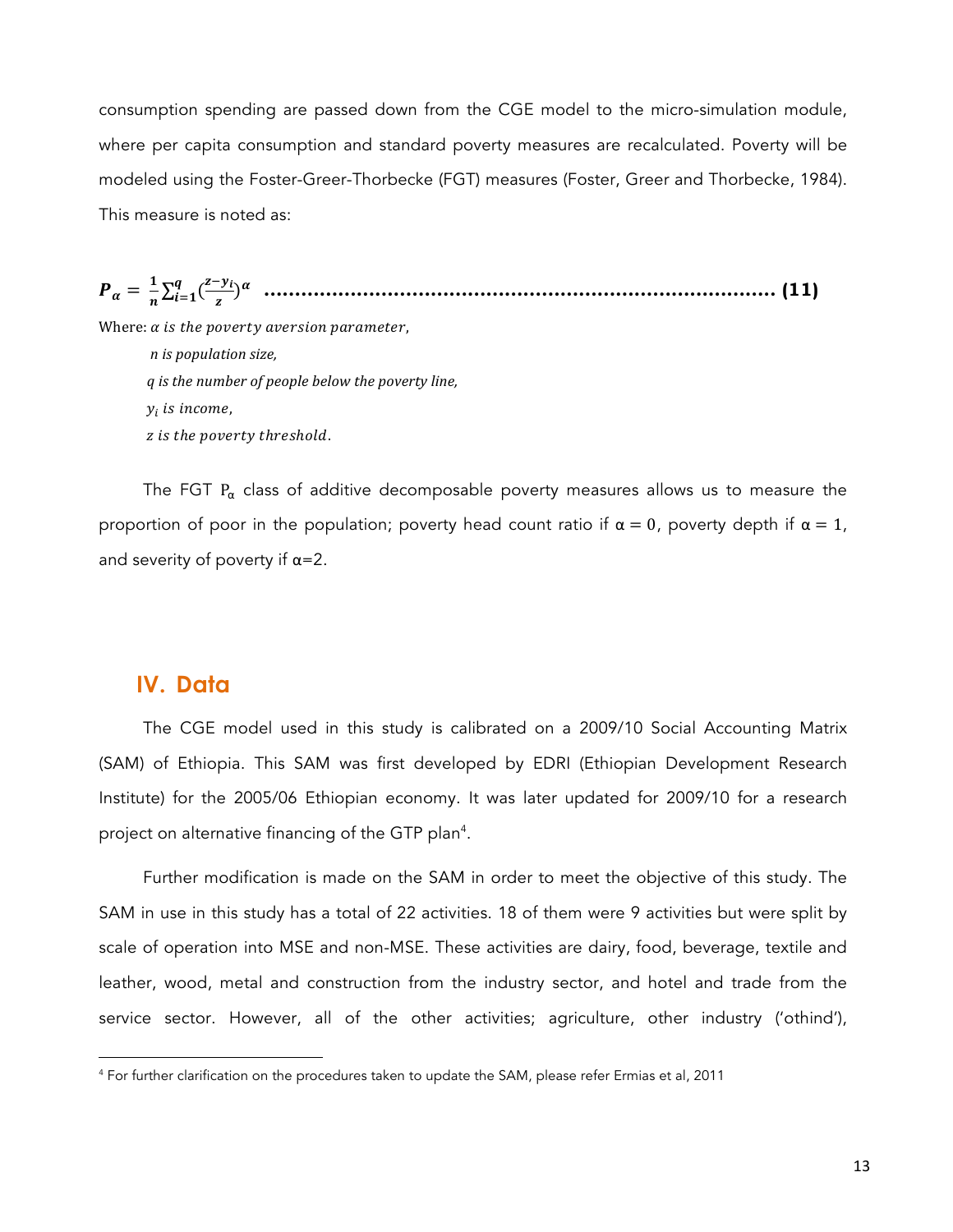<span id="page-17-0"></span>administration and other service ('othser') remain aggregated. The disaggregation by scale of operation is made by using the composition of value added and intermediate inputs for each activity, and at each level of operation that we calculated from the CSA manufacturing sector survey data. Table 5.1 shows the share of MSE and non-MSEs from the entire activity's value addition and intermediate input consumption. Despite the difference at scale of operation, every activity produces a single output. Thus, there are only 13 commodities in the SAM. To avoid confusion in the coming parts of the paper, when we use "MSE sector", it means MSEs in the 9 activities listed above, and whenever "Non-MSE sector" is used, it means the non-MSE counterparts of these activities. Apart from these, we also have the following activities in the SAM; agriculture, other industry ('othind'), administration, and other service ('othser'). These are not included in MSE, or in non-MSE sectors. Based on the CSA manufacturing sector survey data, metal, wood work, construction and textile activities in the MSE sector are the dominant ones in terms of value addition.

|                               | <b>MSE</b>            |                   | <b>Non-MSE</b>               |                   |              |
|-------------------------------|-----------------------|-------------------|------------------------------|-------------------|--------------|
|                               | Intermediate<br>input | Value<br>addition | <b>Intermediate</b><br>input | Value<br>addition | <b>Total</b> |
| <b>Agriculture</b>            |                       |                   | 9.5%                         | 90.5%             | 100.0%       |
| Dairy                         | 23.2%                 | 8.8%              | 39.9%                        | 28.1%             | 100.0%       |
| Food                          | 23.2%                 | 8.8%              | 39.9%                        | 28.1%             | 100.0%       |
| <b>Beverage</b>               | 23.2%                 | 8.8%              | 39.9%                        | 28.1%             | 100.0%       |
| <b>Textile and</b><br>leather | 15.3%                 | 11.2%             | 61.4%                        | 12.1%             | 100.0%       |
| Wood                          | 22.8%                 | 24.0%             | 34.1%                        | 19.2%             | 100.0%       |
| Metal                         | 8.2%                  | 9.1%              | 65.6%                        | 17.1%             | 100.0%       |
| <b>Construction</b>           | 16.8%                 | 11.1%             | 48.4%                        | 23.7%             | 100.0%       |
| Other industry                |                       |                   | 60.7%                        | 39.3%             | 100.0%       |
| <b>Trade</b>                  | 16.1%                 | 12.8%             | 49.9%                        | 21.2%             | 100.0%       |
| <b>Hotel</b>                  | 23.2%                 | 8.8%              | 39.9%                        | 28.1%             | 100.0%       |
| <b>Administration</b>         |                       |                   | 65.2%                        | 34.8%             | 100.0%       |
| <b>Other services</b>         |                       |                   | 65.2%                        | 34.8%             | 100.0%       |

**Table 5.1: Intermediate input and value added shares from an activity by scale of operation**

Source: Data from CSA 2003 and 2004, and own computation

There are 5 types of factors in the SAM; four types of labor disaggregated by gender and skill level, and one type of capital. In each activity, we first disaggregate the total value added into labor and capital, based on the share shown in Table 4.1 in the previous section. Then we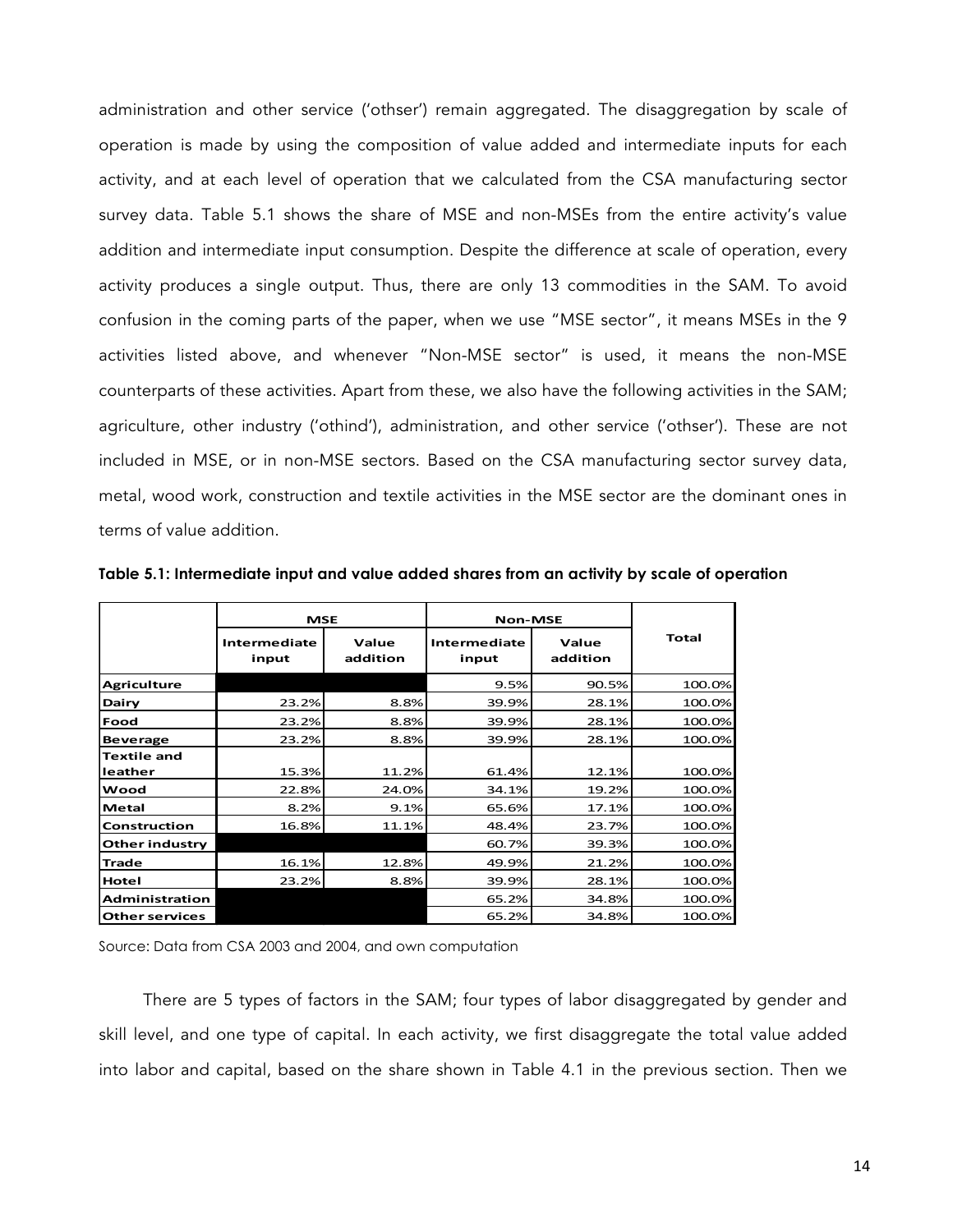<span id="page-18-0"></span>disaggregate labor by gender and skill level governed by real shares based on data from the MUDC survey of 2013 for the MSE sector, and the CSA labor force survey data (CSA, 2006). Based on the definition from SAM documentation 2005/06, unskilled labor is a worker engaged in an elementary occupation which requires only little skill, or the lowest level of education. Besides, on the ILO website, an elementary occupation is defined as an occupation which requires only the 1<sup>st</sup> ISCO skill levels. Furthermore, skill level 1 only requires the completion of primary level education, or the 1<sup>st</sup> level of education (ILO, 2012). Thus, based on these definitions we classified the labor force with primary level education and less as unskilled labor, and higher than primary level as skilled labor (see Table 5.2). Having a male-female segmented labor market in the SAM provides the opportunity to observe gender bias in terms of wages and employment opportunities in the Ethiopian labor market, and also occupational differences.

|                         |           | <b>MSE</b>  |         |             | <b>Non-MSE</b> |             |         |             |
|-------------------------|-----------|-------------|---------|-------------|----------------|-------------|---------|-------------|
|                         | Female    | <b>Male</b> | Female  | <b>Male</b> | Female         | <b>Male</b> | Female  | <b>Male</b> |
|                         | unskilled | unskilled   | skilled | skilled     | unskilled      | unskilled   | skilled | skilled     |
| <b>Agriculture</b>      |           |             |         |             | 48.5%          | 48.5%       | 1.5%    | 1.5%        |
| <b>Dairy</b>            | 30.4%     | 30.1%       | 17.2%   | 22.3%       | 10.9%          | 26.1%       | 9.0%    | 54.1%       |
| Food                    | 29.0%     | 14.0%       | 24.3%   | 32.7%       | 10.9%          | 26.1%       | 9.0%    | 54.1%       |
| <b>Beverage</b>         | 29.0%     | 14.0%       | 24.3%   | 32.7%       | 10.9%          | 26.1%       | 9.0%    | 54.1%       |
| <b>Textile and</b>      |           |             |         |             |                |             |         |             |
| Leather                 | 20.6%     | 34.4%       | 16.5%   | 28.6%       | 20.3%          | 20.4%       | 16.8%   | 42.4%       |
| Wood                    | 4.4%      | 22.6%       | 13.1%   | 60.0%       | 7.4%           | 28.1%       | 6.1%    | 58.4%       |
| <b>Metal</b>            | 4.4%      | 22.6%       | 13.1%   | 60.0%       | 8.0%           | 27.8%       | 6.6%    | 57.7%       |
| <b>Construction</b>     | 4.3%      | 36.1%       | 8.6%    | 51.1%       | 14.4%          | 24.0%       | 11.8%   | 49.8%       |
| <b>Other industries</b> |           |             |         |             | 15.5%          | 23.3%       | 12.8%   | 48.4%       |
| Trade                   | 25.9%     | 25.4%       | 23.7%   | 24.9%       | 12.4%          | 25.1%       | 10.2%   | 52.2%       |
| Hotel                   | 29.0%     | 14.0%       | 24.3%   | 32.7%       | 10.9%          | 26.1%       | $9.0\%$ | 54.1%       |
| <b>Administration</b>   |           |             |         |             | 12.4%          | 25.1%       | 10.2%   | 52.2%       |
| <b>Other services</b>   |           |             |         |             | 12.4%          | 25.1%       | 10.2%   | 52.2%       |

**Table 5.2: Share of labor by gender and skill level for MSE and Non-MSE sectors**

Source: CSA 2006, MUDC 2012 and own computation

There are also 2 households that are disaggregated by location (urban/ rural). Government, 'saving-investment', 'rest of the world' and different tax types are also components of this SAM.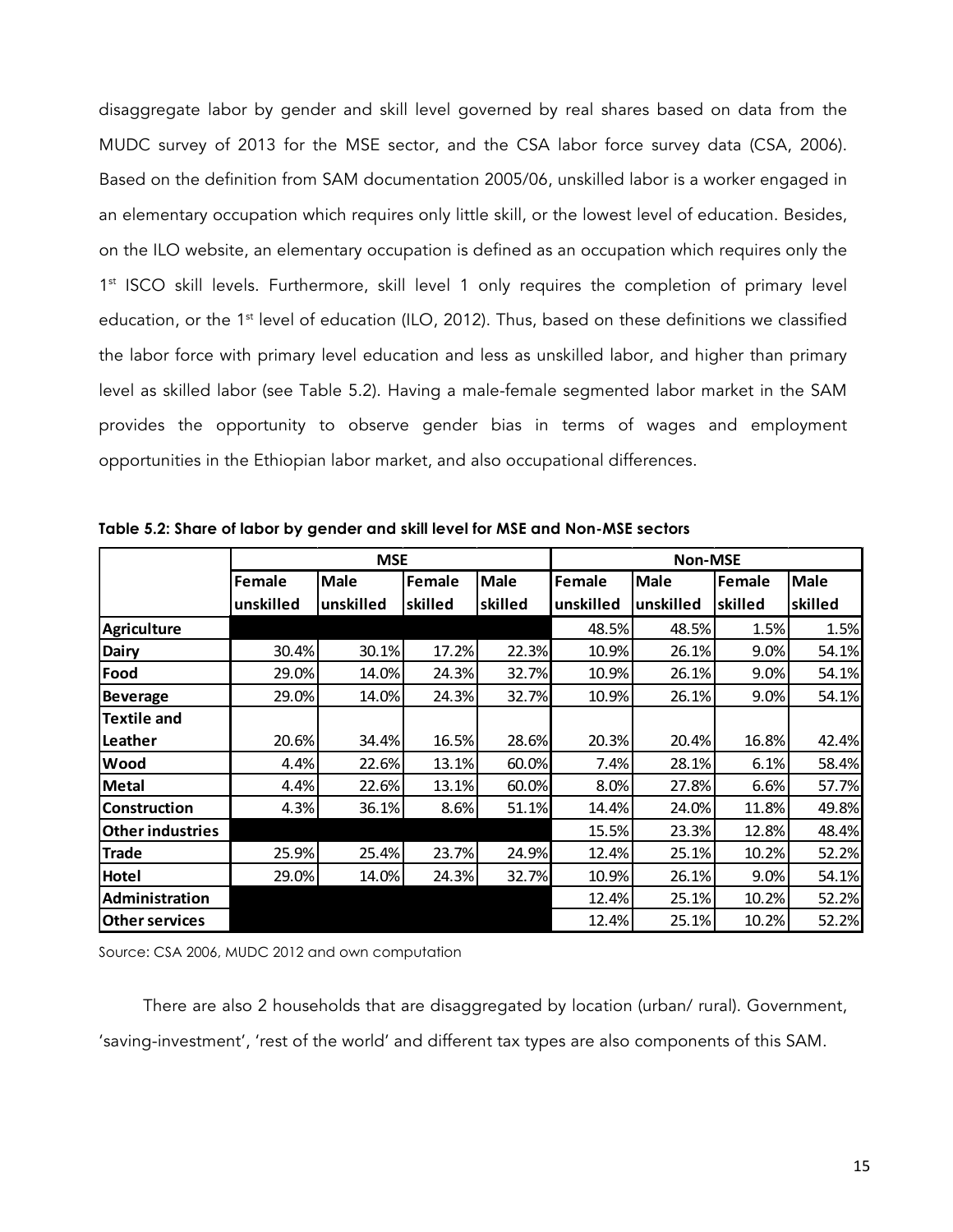<span id="page-19-0"></span>For the poverty analysis we employed the very recent 2009/10 HICES data from the CSA. The households from this data are disaggregated into urban and rural. Thus, it enables us to examine the effect of the government's effort to develop the MSE sector on urban and rural poverty separately, which is the major focus of the paper, and also very important for policy recommendation.

## **V. Results and analysis**

## **5.1. Simulations**

The study tests three sets of simulations. All the simulations are based on the Ethiopian government's MSE development plan in the GTP but considering different implementation strategies. The first explores scenarios that consider the government's actual strategy towards the implementation of the plan. However, the second and third simulations attempt to examine two different alternative strategies that the government could have considered when implementing the plan for better accomplishment of its goals. The major difference between the actual strategy and the suggested alternative strategies is the target MSE activities. The government, so far, evenly distributes the interventions to the activities in the sector. However, the alternative strategies recommend that being selective is important for generating better results in terms of employment creation and poverty reduction, in particular, and goals of the plan in general.

The following interventions are applied in all the simulations;

1. Raising MSEs' TFP (Total Factor Productivity) as a result of training given so far (i.e. training coverage in terms of the number of MSE operators who received it). Based on MUDC (2013) data, only 34% of the operators had a training opportunity so far. Here, we assume trained labor can use all the other factors more efficiently. Thus, training could increase productivity of not only labor, but also the other factors. A research paper by Konings and Stijn (2010) stated that training has a positive impact on productivity. The marginal product of a trained worker is, on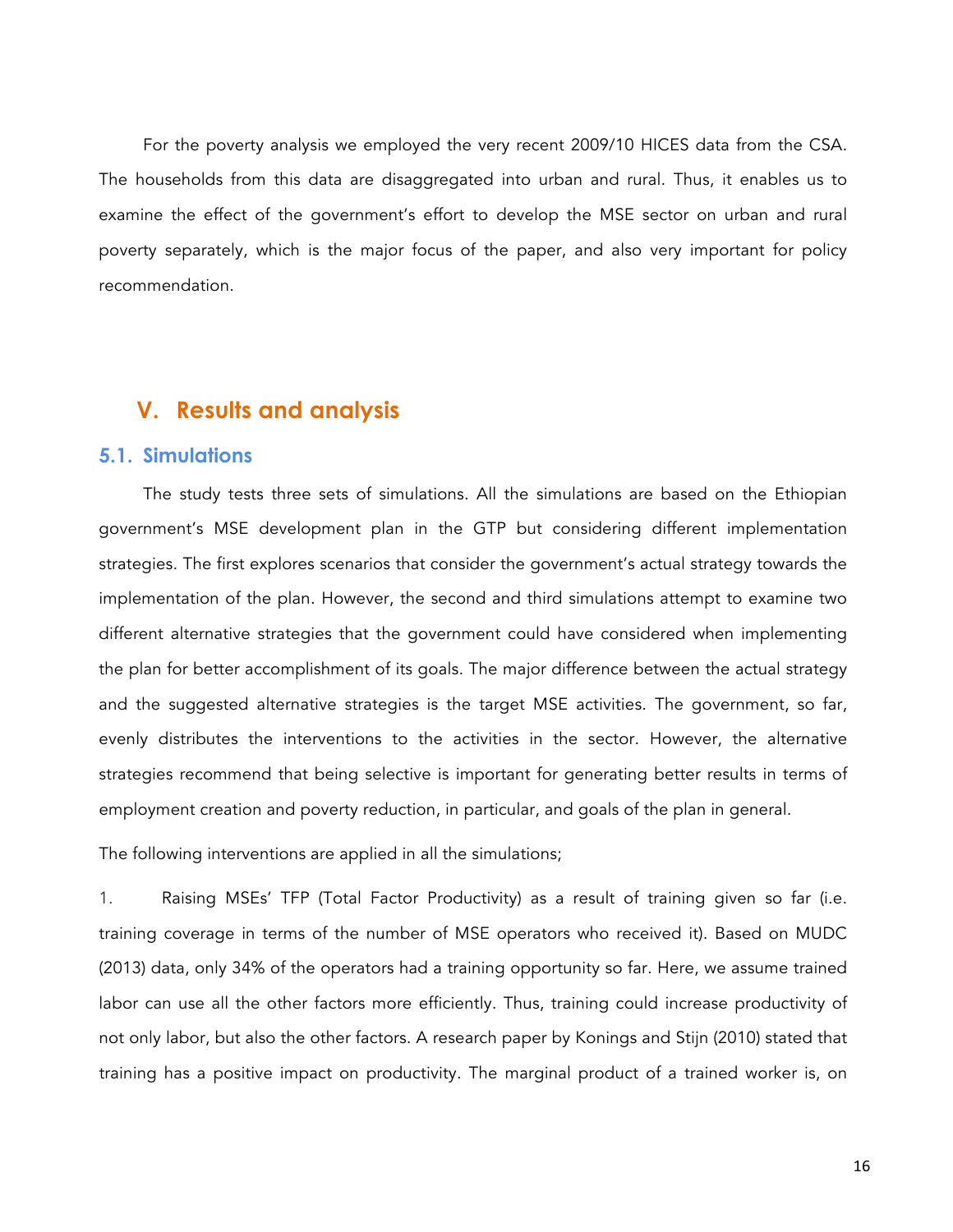average, 17% higher than that of an untrained worker. Thus, we took this as a bench mark rate and calculated the actual productivity enhancement level that can be achieved throughout the MSE sector as a result of the 34% training coverage already achieved. Table 6.1 shows that the training delivered so far enables the MSE sector to achieve a 5.8% increase in productivity.

2. Delivering training to the MSE operators cannot be achieved without cost. There is some kind of effort needed, cost wise, from the government which can be directly seen as increased government spending on the education sector for its effort to build vocational training centers, and to equip them and cover the running costs. For the 34% coverage level achieved so far, the government had to spend additional money which was around 0.9% of the total government spending level at the base year.

3. Besides the training opportunity, the government also offers loans to MSEs to start up or expand their businesses. Capital grows in the MSE sector by the amount of loan which is given out so far to the MSEs as part of the development plan. Assuming 100% of the loan funds invested on procurement of capital goods to the MSE sector, the loan brings new capital formation of the same magnitude to that sector. We tried to model this through introducing public investment (in the SAM and also in the model) on other industry ('othind') commodities which represent the purchasing of some capital goods like machinery, hand tools and equipments by the government. Then this investment is distributed among the MSE activities based on their original share of capital stock. Thus, finally, MSE activities' capital stock would be the previous stock plus the new capital formation. Public investment is introduced as an exogenous term assuming it is subject to political decision rather than being endogenously set by demand and supply forces. The GTP progress report (MoFED, 2014) stated that 2 billion ETB was given out in loans to MSE operators in the first two years of the GTP period. Thus, the government covers this spending through public investment which is financed from the government budget, through dissaving from the local saving pool. The public investment in this regard is taken directly to augment the capital stock in the MSE sector (see Table 6.1).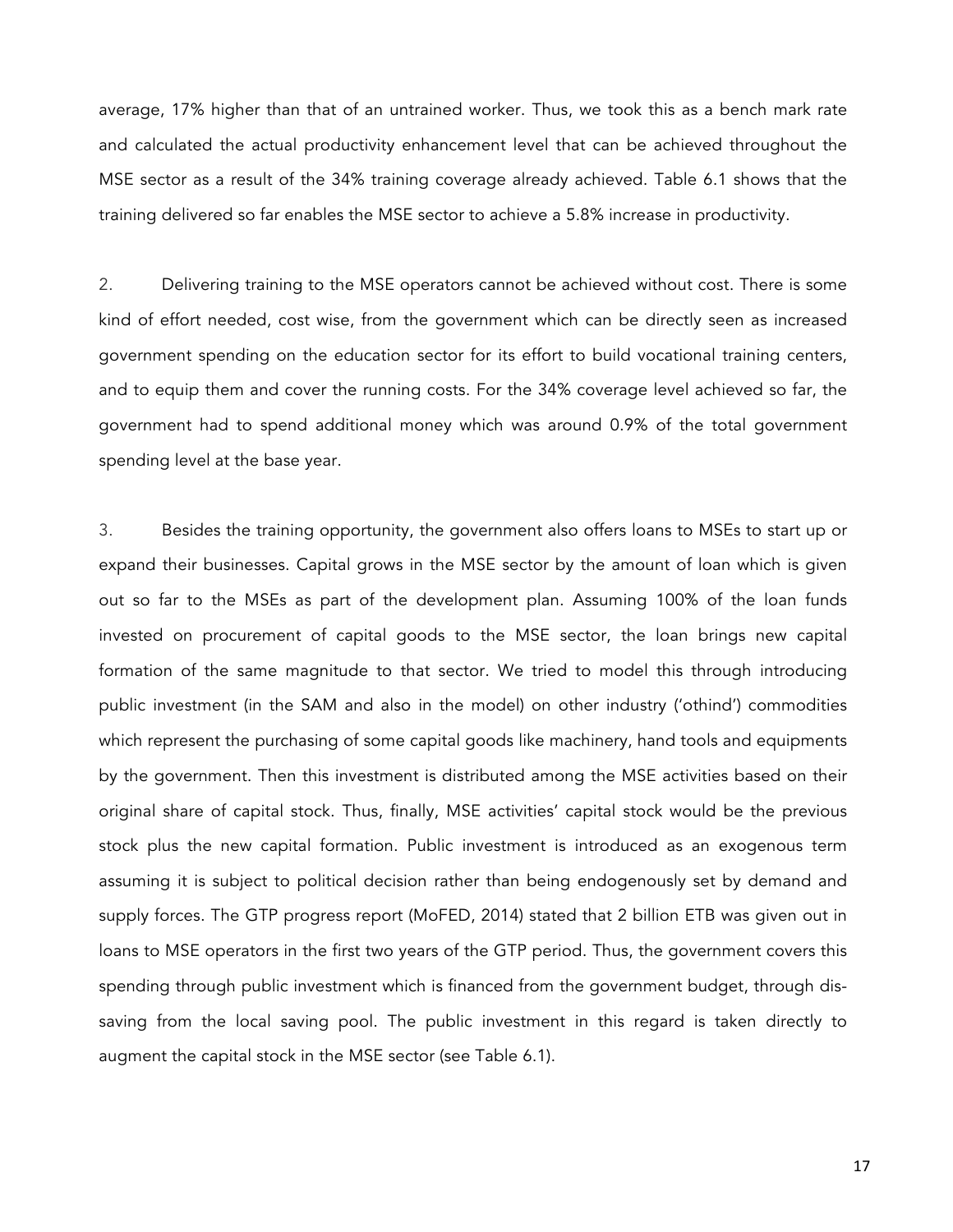<span id="page-21-0"></span>**Table 6.1: Percentage changes in the experimental parameters and the target activities in each simulation**

| <b>Experimental</b><br>parameters/Target<br>activities | Sim1<br>(all MSE<br>activities) | Sim2 (High<br>value-added<br>manufacturing<br>MSEs) | Sim <sub>3</sub><br>(Women<br>oriented<br>MSEs) |
|--------------------------------------------------------|---------------------------------|-----------------------------------------------------|-------------------------------------------------|
| Productivity                                           | 5.8                             | 5.8                                                 | 5.8                                             |
| <b>Public spending</b>                                 | 0.9                             | 0.9                                                 | 0.9                                             |
| <b>Public investment</b>                               | 100                             | 100                                                 | 100                                             |
| <b>Government income</b><br>from foreign sources       | 3.8                             | 3.8                                                 | 3.8                                             |

For all the simulations, we used both internal and external sources as a means of financing. For modeling convenience we first made the entire cost of the interventions to be covered by government. This is well explained in the above paragraphs. In the second stage, the government is made to receive money from foreign sources in terms of transfer in order to cover its portion of the entire cost from foreign sources. This is based on the information we got from the mid-term plan of the Ethiopian government which states that around 45% of the finance is expected from domestic sources, and the remaining 55% from external sources (MoFED, 2010). Financing from external sources is modeled as increased transfer from the rest of the world to the government. In order to raise the funds needed to finance the already accomplished part of the MSE development plan, the government should secure a 3.8% increase in foreign transfer according to our calculations (see Table 6.1)

By construction of the model, the government is made to save the residual of its revenue from the total expense. Thus, as the government's expenditure for training and public investment spending increases, the leftover decreases which endogenously reduces the government's saving. With this mechanism, a higher portion of the cost for the implementation of the plan is covered by the increased foreign transfer to the government, and the remaining part of the cost is served through domestic dis-saving by the government.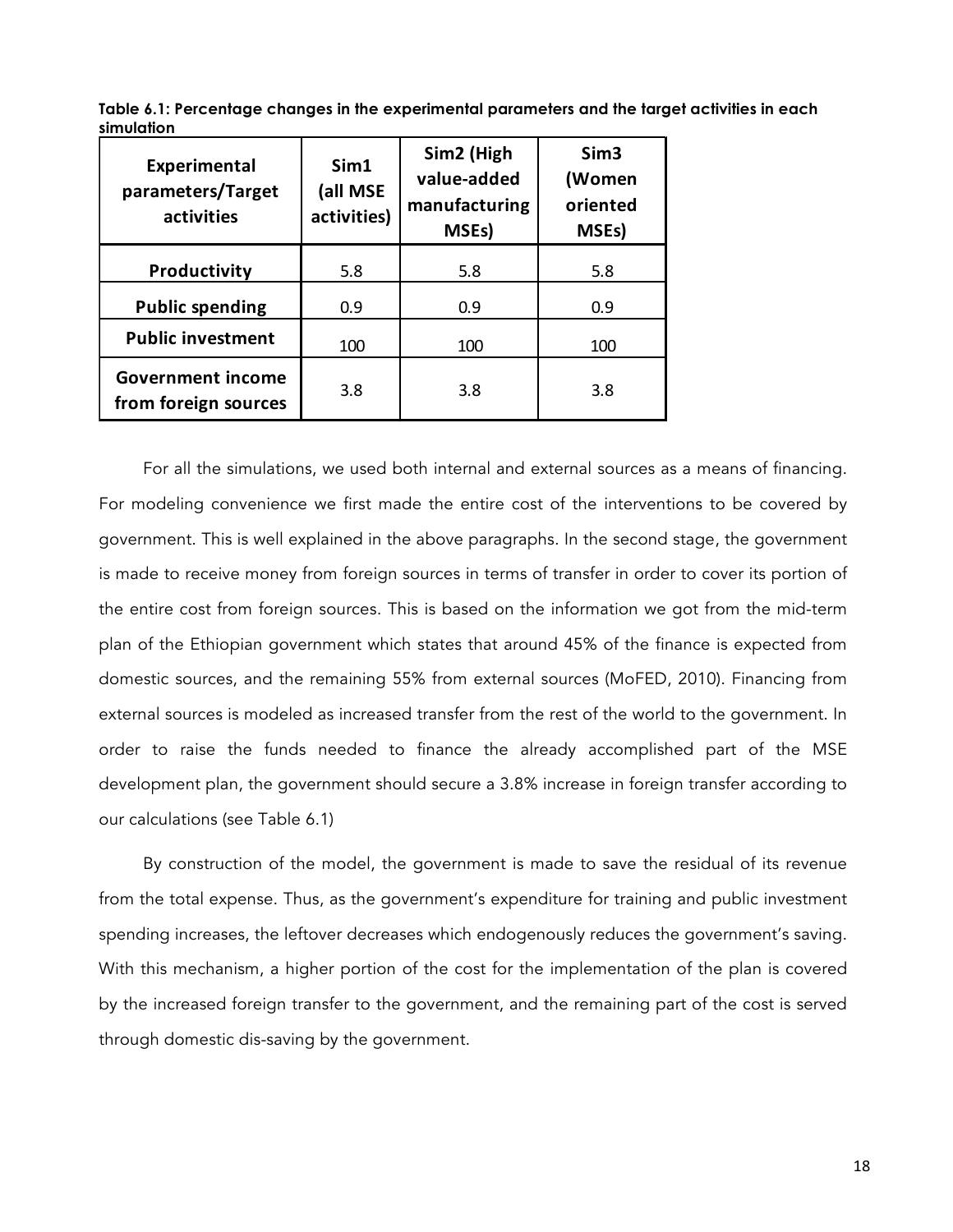Even though these are the common points, the actual and alternative simulations are different regarding the target activities to focus on for implementation of the plan. In the first simulation (Sim1), all activities in the MSE sector are evenly treated with any development intervention. However, the second and third simulations try different alternative strategies to compare the effectiveness of the policy with the same budgetary cost. In the second simulation (Sim2), the development intervention goes only to the major industrial activities in the MSE sector which are found highest in their value added and employment share based on the data from CSA. Construction, metal and wood work sub-sectors have a propensity to employ more labor than the other MSEs (MUDC, 2013). These target activities include textile, wood, and metal manufacturing activities and the construction sub-sector. Ethiopia has a tiny manufacturing sector which the government is working to improve. The current growth plan of the country (GTPII) also envisaged the country's take off towards transformation of the agrarian economy into an industrial one. Here, industries among the MSEs would play a significant role. Thus, focusing on the industrial sector in our simulation has the objective of examining the potential of the sector, whether it can fulfill the government's expectations and better answer the employment creation question. In the third simulation (Sim3), the target activities are proposed to be the MSE activities in the service sector; hotel and trade MSEs. The justification for this simulation is to see potential effects of a female oriented development strategy. As Mulu (2007) stated, females are relatively highly engaged in service sector activities. As discussed in the introduction, female owned enterprises have been discriminated against and lack attention, which has resulted in bad performance of the MSE sector despite its huge potential. This simulation attempts to discover the effects of favoring female oriented sectors. Based on the differences on the outcomes of these simulations, we recommend some alternative strategies for implementation of the MSEs' development plan, which is highly relevant to government policy.

In order to clearly show the distinct effect of every intervention, in Sim1 each of them are ran and analyzed step-by-step in a cumulative manner. First, an increase in public spending for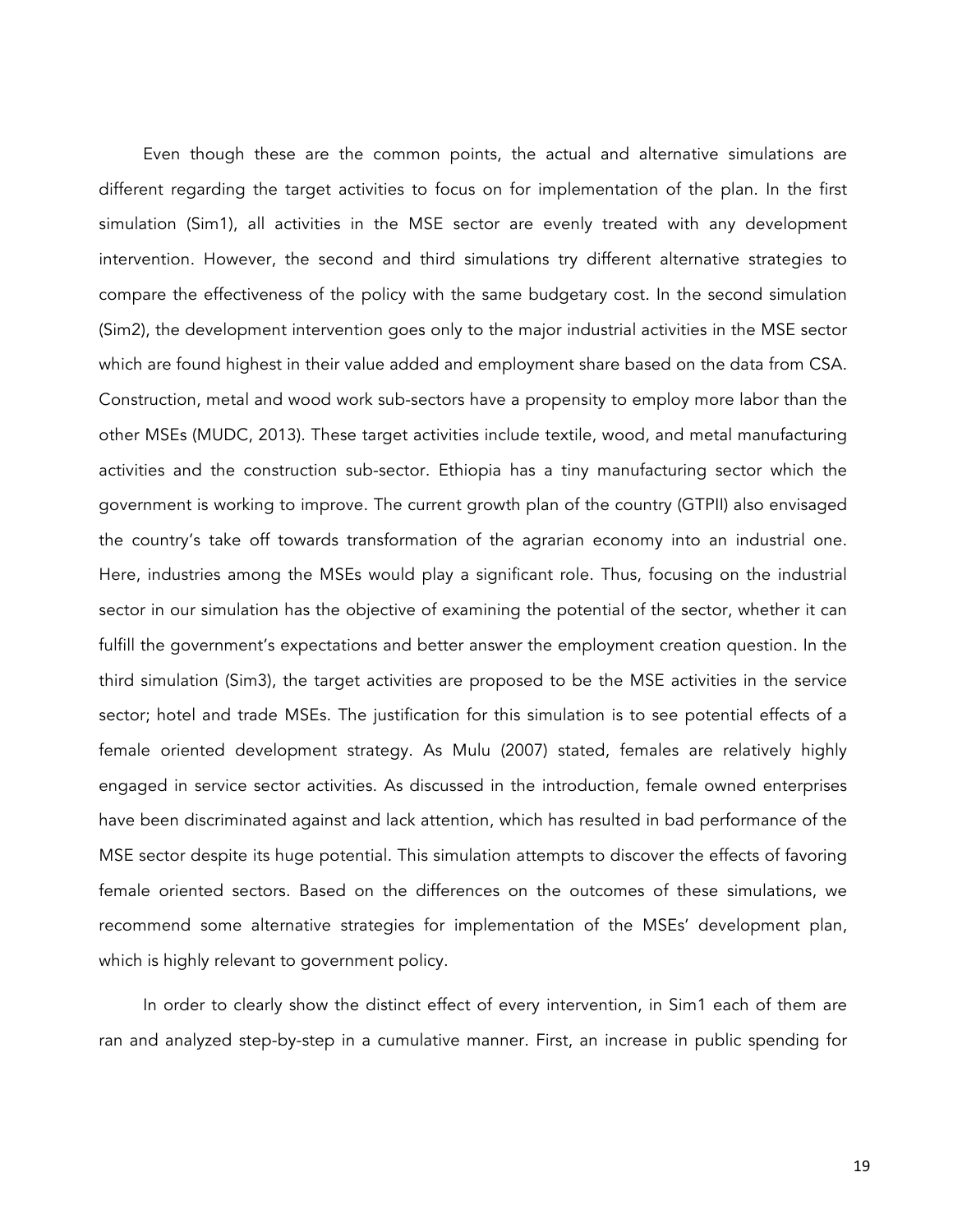<span id="page-23-0"></span>training is shocked and its expected productivity effect on the MSE sector follows. The third step is increasing capital stock in the MSE sector through increasing public investment, in addition to the first and second increase. Finally, increasing government revenue through foreign transfer is shocked in addition to the first three which formulates the first simulation (Sim1) exactly as it is seen in Table 6.1.

## **5.2. Analysis of the results**

#### 5.2.1. Simulation 1 – current implementation of the plan

### 5.2.1.1. Effects on production and prices

Increasing government spending by itself results in almost no effect on almost all variables of interest (i.e, production, unemployment and GDP) except for investment demand which declines slightly, by 0.4%. Production in both MSE and non-MSE activities declines a bit by 0.1%, but increases slightly in the only two activities which the increased government spending goes to; public administration by 0.6% and other service sector ('othser') by 0.1%. This intervention becomes more meaningful when the expected productivity increase is applied to the MSE activities. Training the MSE operators has significant implications on the production side of the economy. The MSE sector expands by 4.5% and the non-MSE shrinks by 0.6% as a result of fierce competition from the MSE activities. MSEs in activities like textile, wood and metal works has the highest expansion. Other industries ('othind'), administration and other service sectors ('othser') also expand by 0.8%, 1.1% and 0.9% respectively, which is a result of government spending and spillover effects. These activities expand by at least double or more the magnitude of production increase gained in the first intervention (i.e increasing government spending alone). This shows that the indirect effects of efficiency gain in the MSE sector is much more meaningful to these activities than direct effects they receive from an increase in government spending. This might be because of the inflow of labor force from labor reallocation effects of the efficiency shock. However, the agriculture sector shrinks slightly by 0.3% as a result of its forward and backward linkage with the non-MSE sector, which also shrinks.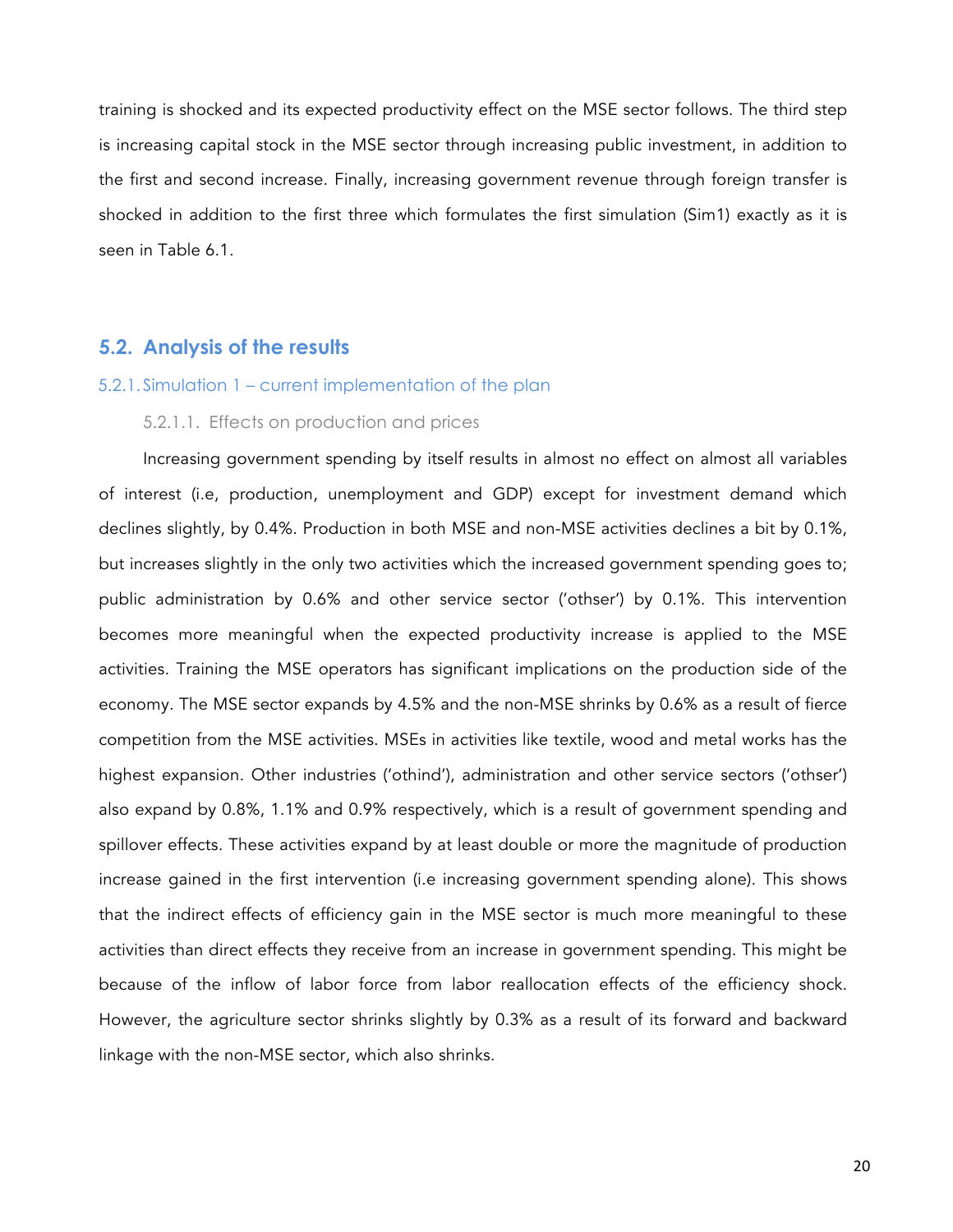Besides training the operators, the government also gives loans to MSEs which is expressed through provision of capital goods (on which the government invests and public investment rises), which adds up to the capital stock in the MSE sector. Doubling public investment (see Table 6.1), in addition to the interventions discussed previously, appear to have stronger positive effects on production in the MSE sector, but stronger negative effects on the Non-MSE sector. Other industry ('othind'), administration and other service sectors ('othser') also benefit from this intervention. Increasing public investment and the capital stock appears to be more powerful than training the operators regarding the impact on production. The former makes production in the MSE sector rise by 10.4% and decline in the non-MSE sector by 1.7%, which is more than double the effect in the latter. Textile, wood and metal work activities in the MSE sector are those that receive the highest expansion as a result of the rise in capital stock. Additionally, trade and construction activities expand much more in this intervention than training the operators due to their highly capital intensive nature.

If we examine the results of the simulation interventions all together (including increase in foreign transfer to the government), the expansion in the MSE and shrinking of the non-MSE sectors will not be that high as a result of the positive effect of the financing strategy on the non-MSE sector. MSEs expand by 9.0% and non-MSEs shrink by 0.5%. Since outputs from MSEs and non-MSEs in the same sector are made to be substitutable<sup>5</sup>, increased supply of the products from the MSE sector as a result of the interventions which favor this sector makes the product from MSE activities cheaper than those produced by non-MSEs. Following the reduction on demand, the price in the non-MSE sector also decreases afterwards (see Table 6.2)

Combined, these interventions bring about a positive impact on all sectors' production in Sim2 except for the agriculture sector which faces a slight (0.1%) loss, which is a little better than

<u> 1989 - Johann Barn, mars ann an t-Amhain an t-Amhain an t-Amhain an t-Amhain an t-Amhain an t-Amhain an t-Amh</u>

<sup>&</sup>lt;sup>5</sup> Substitutability between MSE and Non-MSE commodities is set to be 0.8 assuming they are substitutable but not perfectly.

It is worth mentioning that a sensitivity analysis was carried out on the substitutability of the products from MSE and non-MSE sub-sectors. As we assume the products from the two sources are more substitutable (with a substitutability elasticity of 1.2), a percent expansion in the MSE sector causes the non-MSE sector to shrink by 0.11%. However, if the two sources are assumed to be less substitutable (with a substitutability elasticity of 0.8) then the non-MSE sector shrinks by only 0.06% for the same magnitude of expansion in the MSE sector.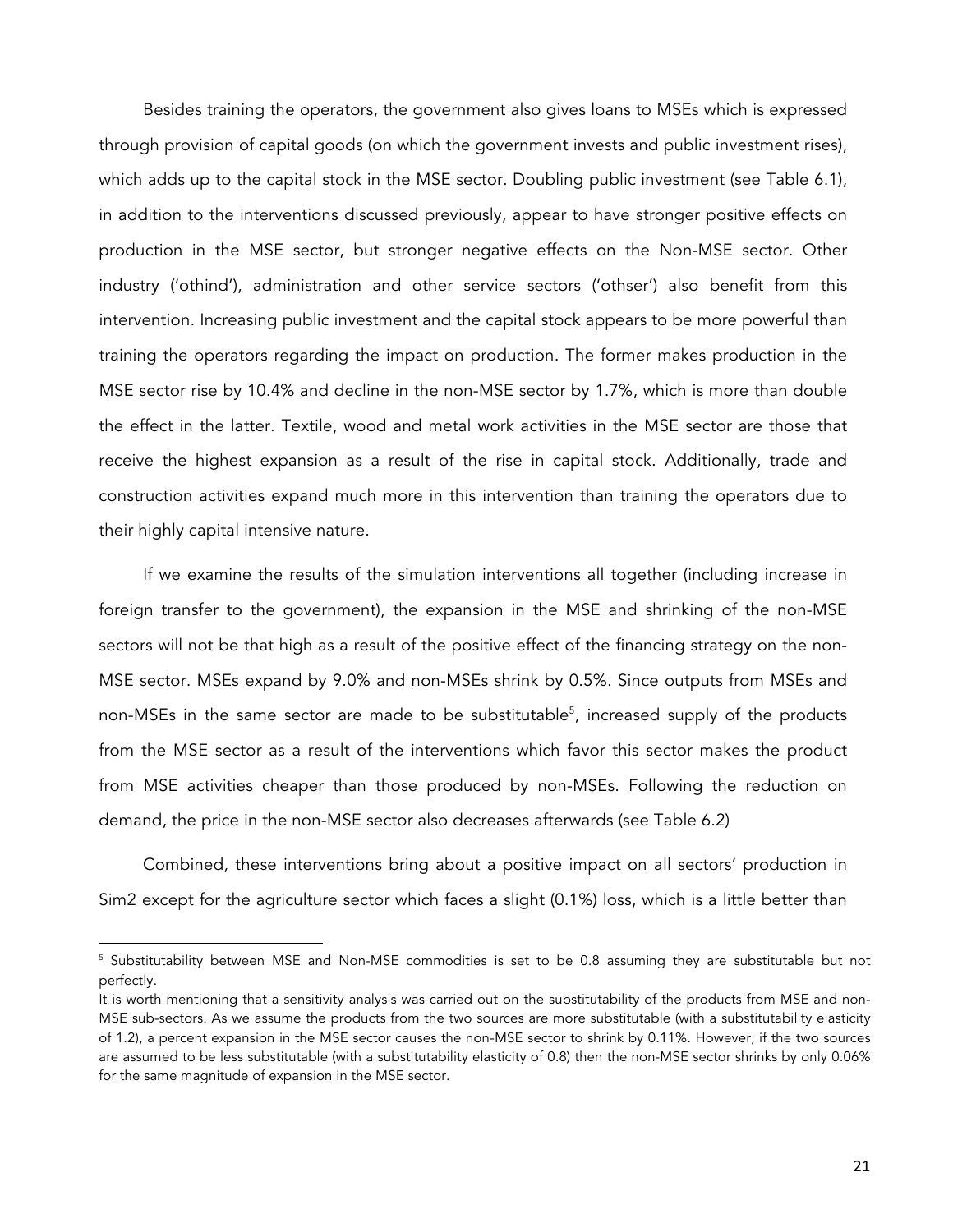it does in Sim1. Contrary to the production failure it faces in Sim1, the Non-MSE sector expands slightly by about 0.2% when the implementation strategy targets high value added industry activities only (i.e. Sim2). However, the MSE sector and other sectors like other industry ('othind'), administration and other service sectors ('othser') expand at 5.8%, 1.0%, 0.8% and 0.9% respectively, and at a slower pace than in Sim1. Except agriculture and the non-MSE sector, this shows that focusing on the high value added industrial activities only has a lower impact than evenly distributing the intervention regarding production expansion. Thus the country's overall production increases lower in this simulation. The same is true for Sim3, the other alternative strategy which targets women oriented activities. In this simulation, all the sectors expand except the non-MSE and agriculture. In terms of magnitude, as compared to the first simulation, the MSE and the other service sectors ('othser') increase at a slower pace, whereas the non-MSE and agriculture sectors expand either at the same, or a faster rate (see Table 6.2).

In terms of effects on price, the interventions' negative effects on producers' prices are almost similar in magnitude between Sim1 and Sim3 except for MSE prices, which declines in Sim3 by a rate less than half the rate in Sim1. This is a result of the relatively slower MSE expansion in Sim3. However, Sim2 has more of a positive effect on producers' prices than both simulations. Prices of non-MSE and other industry ('othind') outputs increase slightly, whereas that of MSE and other service activities ('othser') reduce but at a slower pace than in Sim1. The relative increase in price in the non-MSE sector is a result of increased demand for non-MSE commodities substituting MSE commodities following a relatively slower pace in MSE production rise. Besides, production side relative changes are the reasons for the relative changes in price for 'othind', MSE and 'othser'.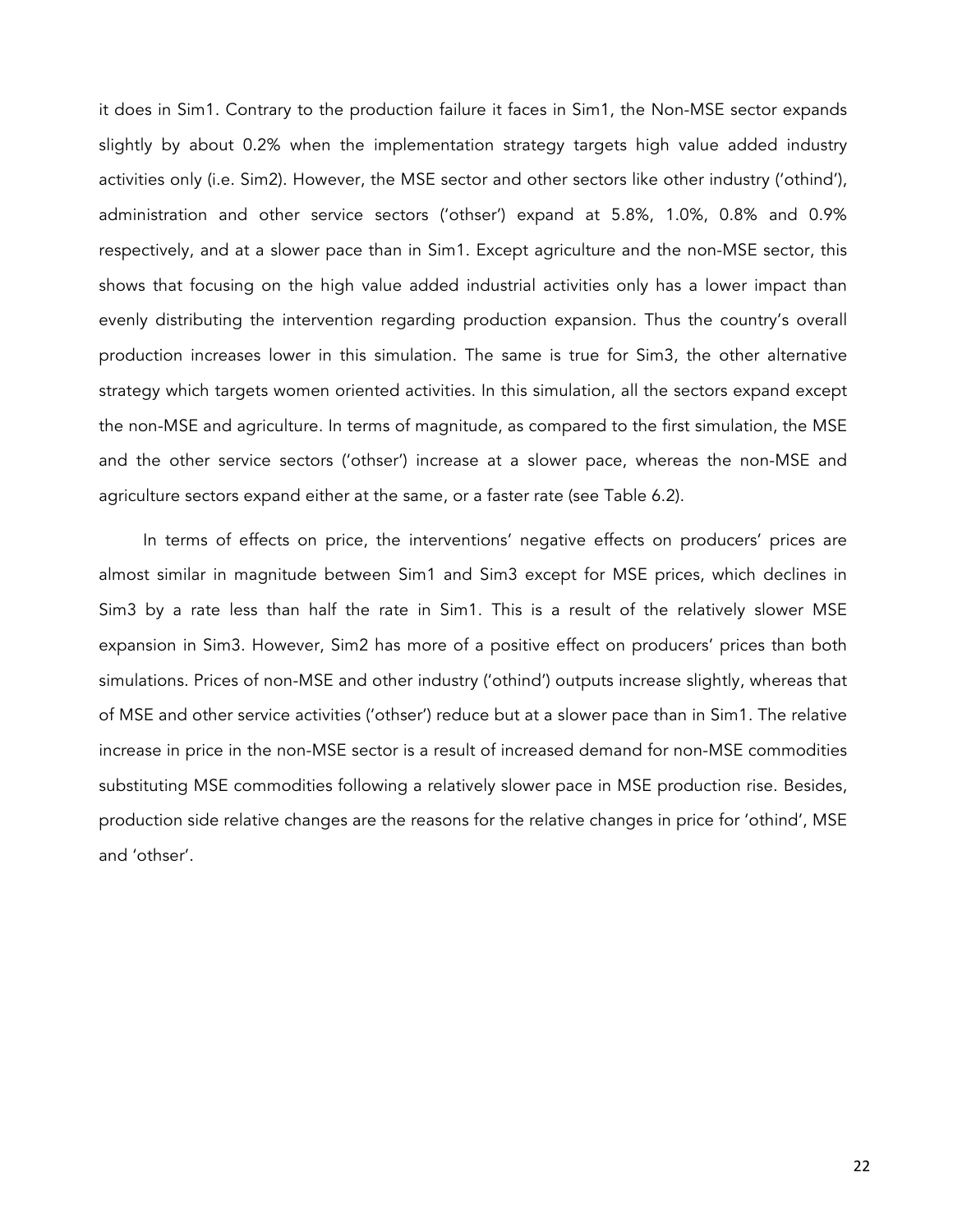|                      |             |        |         | Production       |         |                  | Price   |             |       |         |                  |         |                  |         |
|----------------------|-------------|--------|---------|------------------|---------|------------------|---------|-------------|-------|---------|------------------|---------|------------------|---------|
|                      | <b>Base</b> | Sim1   | %       | Sim <sub>2</sub> | %       | Sim <sub>3</sub> | %       | <b>Base</b> | Sim1  | %       | Sim <sub>2</sub> | %       | Sim <sub>3</sub> | %       |
| <b>IMSE</b>          | 74.06       | 80.71  | 9.0%    | 78.33            | 5.8%    | 78.28            | 5.7%    | 1.000       | 0.913 | $-8.7%$ | 0.954            | $-4.6%$ | 0.964            | $-3.6%$ |
| Non-MSE              | 181.58      | 180.61 | $-0.5%$ | 182.00           | 0.2%    | 180.67           | $-0.5%$ | 1.000       | 0.990 | $-1.0%$ | 1.001            | 0.1%    | 0.991            | $-0.9%$ |
| Agriculture          | 189.83      | 189.43 | $-0.2%$ | 189.65           | $-0.1%$ | 189.79           | 0.0%    | 1.000       | 0.998 | $-0.2%$ | 1.000            | 0.0%    | 0.999            | $-0.1%$ |
| Other industry       | 33.52       | 34.24  | 2.1%    | 33.86            | 1.0%    | 34.23            | 2.1%    | 1.000       | 0.998 | $-0.2%$ | 1.004            | 0.4%    | 0.996            | $-0.4%$ |
| Administration       | 20.64       | 20.93  | 1.4%    | 20.81            | 0.8%    | 20.90            | 1.3%    | 1.000       | 0.994 | $-0.6%$ | 1.001            | 0.0%    | 0.996            | $-0.4%$ |
| <b>Other service</b> | 98.72       | 100.51 | 1.8%    | 99.62            | 0.9%    | 100.24           | 1.5%    | 1.000       | 0.990 | $-1.0%$ | 0.998            | $-0.2%$ | 0.992            | $-0.8%$ |

<span id="page-26-0"></span>**Table 6.2: Changes in production and price**

Source: Simulation results

### 5.2.1.2. Effects on investment and Gross Domestic Product

The plan to develop the MSE sub-sector in Ethiopia is planned to be financed from both domestic and external sources. By construction of the model, the government is made to endogenously dis-save or borrow the amount of spending that surpasses its revenue from domestic sources. This could have a crowd out effect on private investors. This effect is clearly seen in Sim1 and Sim3 (see Figure 6.1). In both simulations, there is slight reduction in total private investment expenditure, 0.2% and 0.01% respectively. However, investment expenditure in Sim2 increases by 1.4% indicating that there is increased investment demand which surpasses the negative effect from the government's dissaving. Thus the two alternative strategies either generate absolute or relative positive solutions to the reduction in private investment in Sim1. Focusing on high value industrial activities, Sim2 is found to be the best solution to increase investment in the country along with implementing the MSEs' development plan.

Even though investment declines in Sim1 and Sim3, the expansion in the MSE, 'othind', administration and 'other' sub-sectors have a positive impact on GDP. This positive effect is coupled with a significant drop in overall price. The consumers' price index (CPI) falls by 1.4% for both Sim1 and Sim3. This helps the country's GDP grow by about 0.9% in real terms in Sim1. On the other hand, the country's total value addition increases in all simulations, but the increase in Sim1 is bigger in magnitude than the alternative scenarios which increase almost equally by 0.64 %. Considering only production effects, both the alternative strategies are found to have a slightly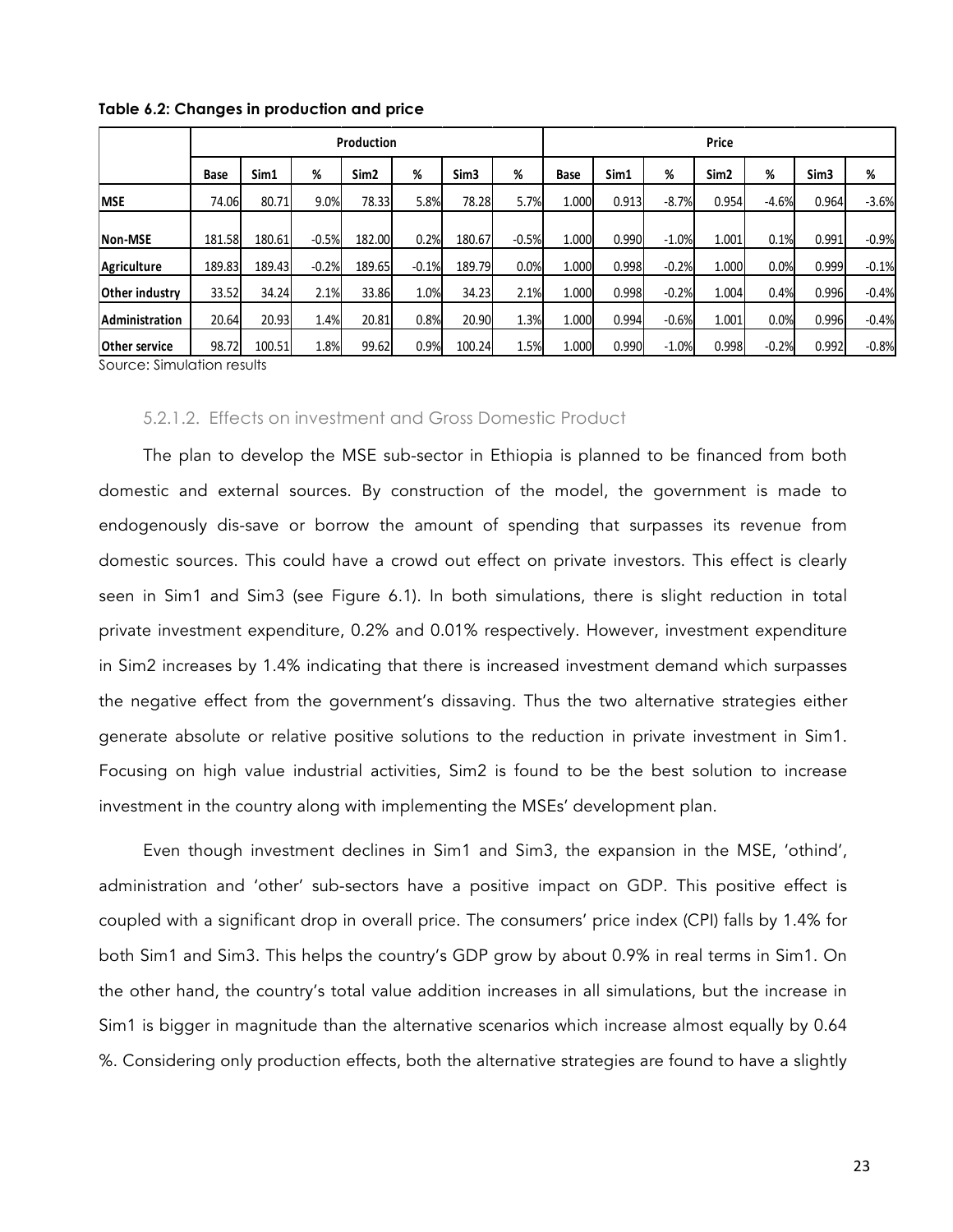<span id="page-27-0"></span>weaker effect than Sim1. Thus the country's GDP increases by about 0.2 percentage points less in both the alternative strategies. This is the significant positive effect of the government's actual strategy over the alternative ones (see Figure 6.1).





Source: Simulation results

Let us look at the effects of each intervention in Sim1 one-by-one. Increasing government spending (i.e by 0.9%) to finance the cost of provision of training to the MSE sector brings almost zero effect on the country's GDP, and a slight reduction in total investment expenditure (0.4%). However, this intervention resulted in stronger effects on both GDP and investment expenditure when public spending is coupled with the expected efficiency gain in the MSE sector; investment drops by 1.5% and GDP rises by 0.3%. However, if we add public investment on top of these interventions with the aim of increasing capital stock in the MSE sector, as compared to the previous interventions, there is no significant difference on GDP, while investment expenditure declines two-fold. This shows that the government's savings are depleted as they are the only source of finance for all the interventions at this point. However, when we introduce an intervention with increased foreign transfer to the government (i.e when the entire interventions in Sim1 are applied) this problem is almost completely eliminated and investment expenditure drops only by 0.2%.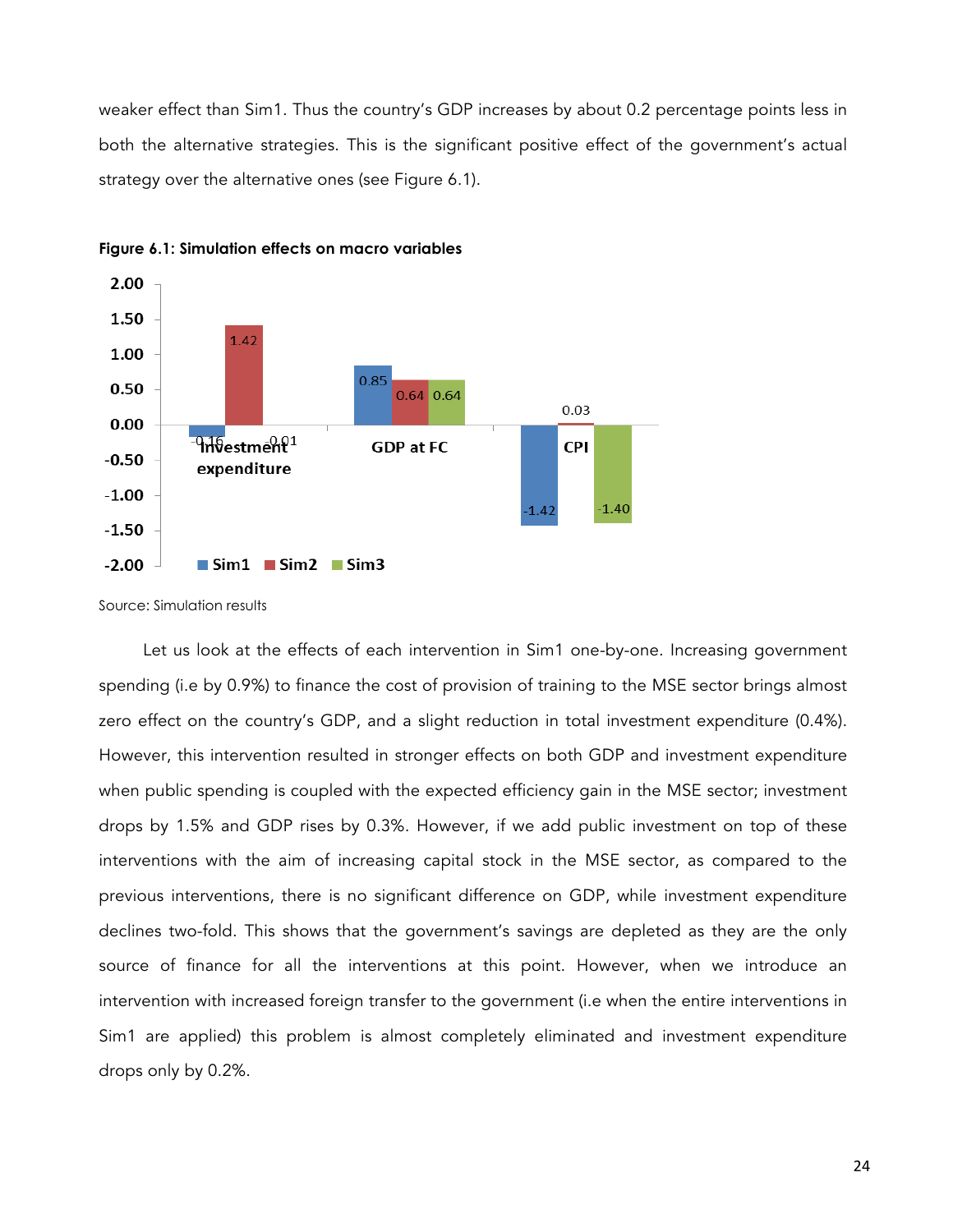#### 5.2.1.3. Effects on factors of production and returns

As one of our major interventions is increasing efficiency of the factors in MSE activities, a relatively less number of factors is now needed to produce a given amount of output from the sector. Thus, at this point what matters most is the demand for that product. If the economy creates a higher demand for that product for some reason, then the negative impact of the efficiency shock on labor demand might be evened out by the positive effect on labor demand from increased demand for that particular output.

In our simulations the positive effect could not even out the negative effect. Thus, the efficiency shock resulted in significant reduction in labor demand for all gender types and skill levels in the MSE sector, with the exception of unskilled females in Sim2. The effects are found to be stronger in Sim1 and Sim3. However, Sim2 brings about the lowest rate of reduction for factor demand in the MSE sector. Regarding gender difference, unskilled male and skilled female workers face lower lay-off rates than their counter parts in Sim1. Dairy, food, construction, trade and hotel MSEs are the major activities in which unskilled female and skilled male laborers face the highest lay-off rate. Especially in the unskilled labor market, demand for female workers from the MSE sector falls significantly than the demand male workers (see Table 6.3).

On the contrary, factor demand increases in the economy excluding the MSE sector for all the simulations because of the activities like 'othind', administration and 'othser' that expand as a result of the simulations. The efficiency and capital stock shocks on the MSE sector created factor reallocation from the MSE sector to the rest of the economy. Skilled laborers of both genders benefit the most since they have the dominance in labor demand in these activities. The only exceptional cases here are the slight decrease in demand for unskilled female workers in Sim1, and the zero change obtained for unskilled males and females in Sim1 and Sim2 respectively.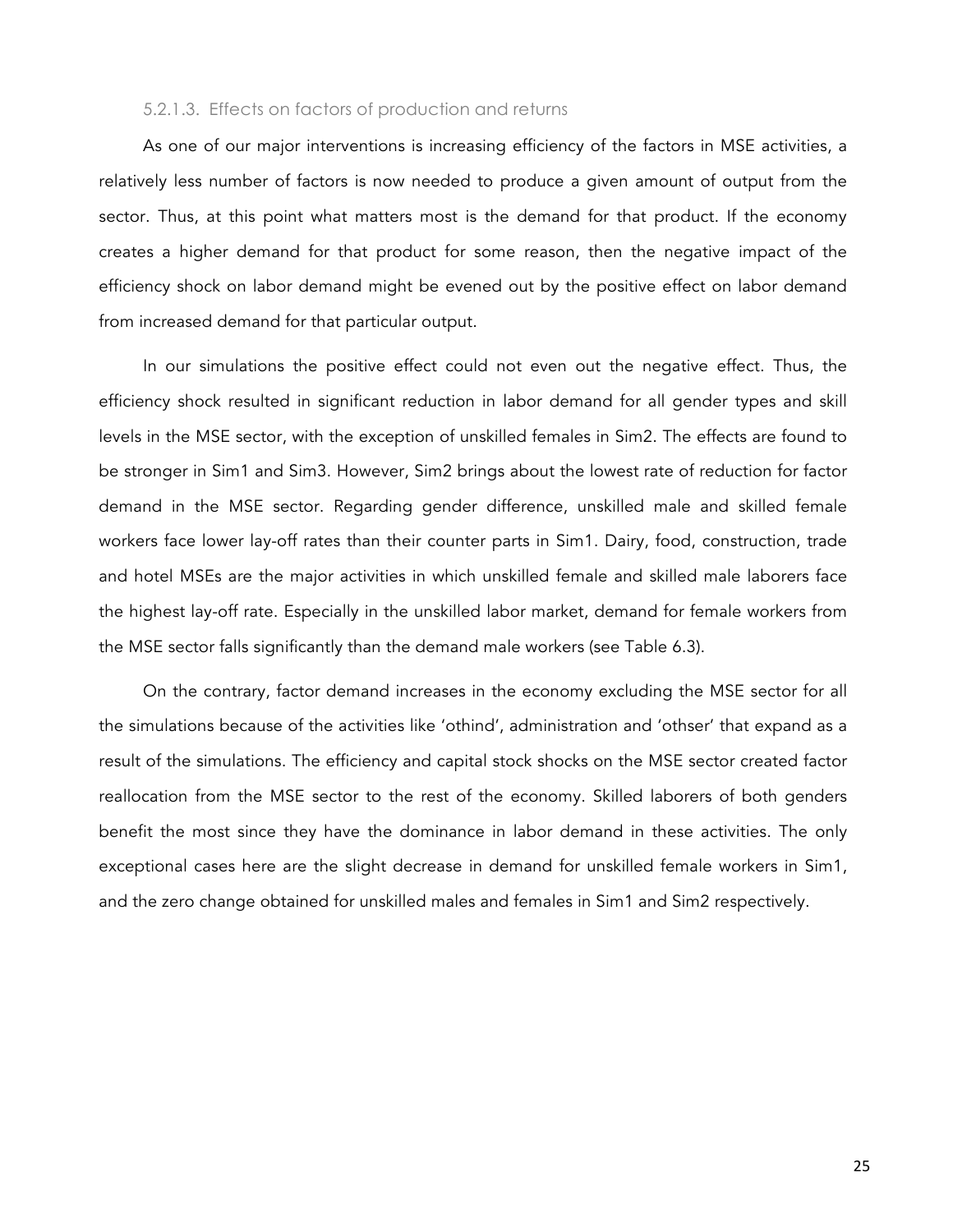|                         |             |      |         | <b>MSE</b> |         |                  | All other sectors |             |       |         |       |      |                  |      |
|-------------------------|-------------|------|---------|------------|---------|------------------|-------------------|-------------|-------|---------|-------|------|------------------|------|
|                         | <b>Base</b> | Sim1 | %       | Sim2       | %       | Sim <sub>3</sub> | %                 | <b>Base</b> | Sim1  | %       | Sim2  | %    | Sim <sub>3</sub> | %    |
| <b>Unskilled female</b> | 2.80        | 2.67 | $-4.9%$ | 2.81       | 0.2%    | 2.64             | $-5.9%$           | 68.57       | 68.49 | $-0.1%$ | 68.57 | 0.0% | 68.63            | 0.1% |
| <b>Unskilled male</b>   | 4.01        | 3.91 | $-2.5%$ | 3.93       | $-2.1%$ | 3.87             | $-3.6%$           | 74.08       | 74.08 | 0.0%    | 74.16 | 0.1% | 74.21            | 0.2% |
| <b>Skilled female</b>   | 2.68        | 2.51 | $-6.3%$ | 2.65       | $-1.0%$ | 2.54             | $-5.2%$           | 6.680       | 6.754 | 1.1%    | 6.749 | 1.0% | 6.751            | 1.1% |
| <b>Skilled male</b>     | 5.32        | 4.97 | $-6.6%$ | 5.06       | $-5.0%$ | 5.04             | $-5.2%$           | 25.33       | 25.67 | 1.4%    | 25.66 | 1.3% | 25.64            | 1.2% |

<span id="page-29-0"></span>**Table 6.3: Simulation results on labor demand in MSE and all the other sectors in the economy excluding MSE**

Source: Simulation results

In the specification of the model, as already discussed in the methodology section, any worker whether male or female, skilled or unskilled, first goes to the non-MSE sector to search for job. If he/she is not successful then he/she will go to the MSE sector. If he/she is not still successful, then he/she will be unemployed.

In Sim1, unemployment increases on average by 2.9 percentage points for every labor type. The unskilled labor force is more affected than the skilled labor force because it is mostly hired by MSEs which are now more efficient and do not need that much unskilled labor anymore. Skilled laborers also face increased unemployment because of the reduced demand from MSEs, but this increases at a lower rate as they are mostly hired in the non-MSE sector and enjoy increased demand from this sector, as discussed above. As can be seen in Table 6.4, in Sim1 female unemployment increases the most in both skill levels; unskilled and skilled female unemployment increases by 5.0 and 3.2 percentage points respectively, whereas that of unskilled and skilled males rises 2.3 and 0.9 percentage points respectively. In general, the increased labor unemployment is the result of the efficiency shock and the capital stock increase in the MSE sector. Considering only the efficiency shock in the MSE sector, there is a 3.3 percentage points increase in unemployment on average on all the labor forces. If we consider an increase in capital stock in the MSE sector on top of the efficiency shock, the result on labor unemployment could be more than double.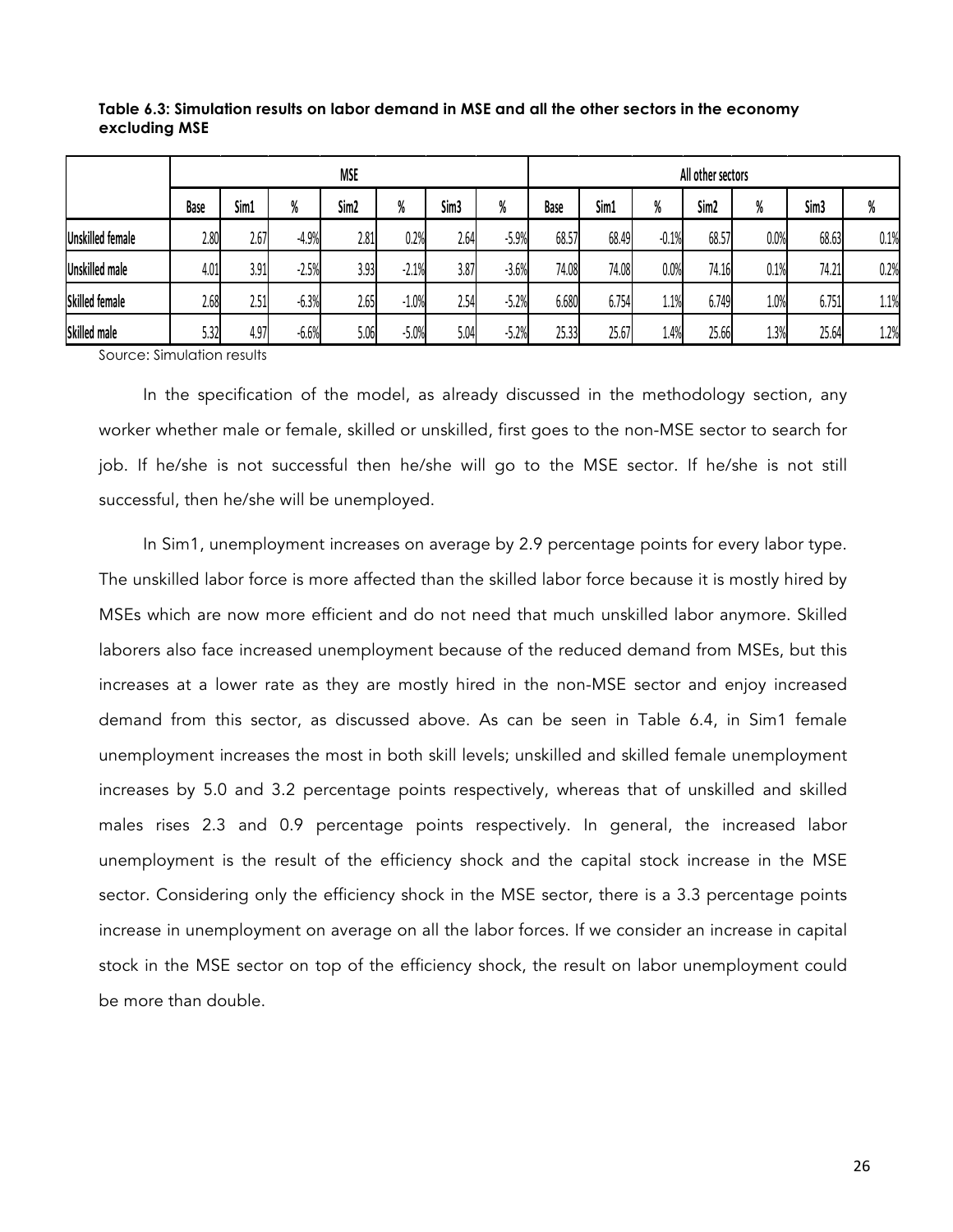The stronger drop in labor demand in the MSE sector, which cannot be compensated by the increase in demand from the non-MSE sector, indicates that the government's actual strategy (i.e Sim1) couldn't result in a reliable solution for employment creation (or unemployment reduction) in Ethiopia, which is the major goal of the MSE development plan. Contrary to this plan, unemployment of vulnerable groups (i.e. women), in particular, is increasing. Female unemployment is on the rise for both skill levels. In fact, the unemployment of unskilled females increases more than for skilled females. Thus, it clearly shows that the MSE sector is not yet ready to absorb the increasing unemployed youth and women in urban centers. This is because of the implementation strategy that the government has followed so far. This can be clearly seen from the results of our alternative simulation scenarios that we propose to answer this serious question in a more effective manner.

Both our alternative simulations come up with better results in this regard either absolutely or relatively. Focusing on women-oriented MSEs (i.e Sim3) has no negative effect on unemployment, but it increases at a lower rate than the current implementation strategy (i.e Sim1). This can be used as a means, at least, to ease the problem. However, the absolute solution could be found if the government focuses on high value added and employment industrial MSEs (i.e Sim2). Unemployment reduces by about 0.3, 0.7 and 0.4 percentage points from its level at the base for both unskilled and skilled females and skilled males, respectively. Exceptionally, the unemployment rate for unskilled male labor increases by 0.4 percentage points, but still it is a lot lower than what is happening with the current strategy. As compared to Sim1, Sim2 is strong enough to reduce the overall unemployment level by 3.1 percentage points on average. In the current strategy, female workers at any skill level were the most affected by the increase in unemployment, but Sim2 reveals that if it is applied, female workers would be the least affected at any skill level, especially the unskilled. Thus, concentrating on those industrial MSEs reduces unemployment in general and female unemployment in particular.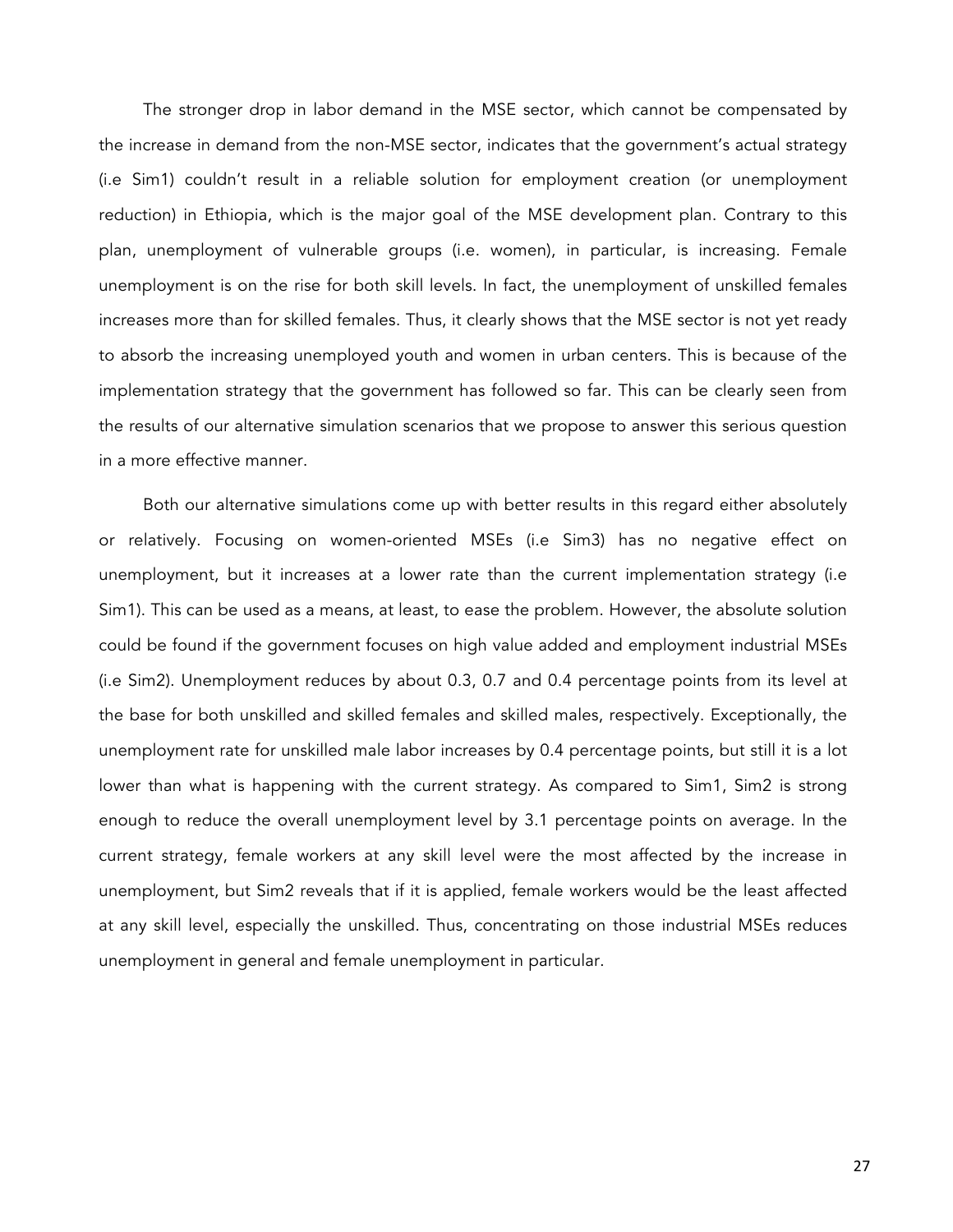|                         |             |       |         | <b>Unemployment</b> |         |       | <b>MSE</b> wage rate                              |             |       |         |                  |         |                  |         |
|-------------------------|-------------|-------|---------|---------------------|---------|-------|---------------------------------------------------|-------------|-------|---------|------------------|---------|------------------|---------|
|                         | <b>Base</b> | Sim1  | % point | Sim <sub>2</sub>    | % point | Sim3  | $\mathsf{\parallel}$ % point $\mathsf{\parallel}$ | <b>Base</b> | Sim1  | %       | Sim <sub>2</sub> | %       | Sim <sub>3</sub> | %       |
| <b>Unskilled female</b> | 27.0%       | 32.0% | 5.0     | 26.7%               | $-0.3$  | 30.1% | 3.1                                               |             | 0.919 | $-8.1%$ | 1.01             | 0.5%    | 0.95             | $-5.3%$ |
| <b>Unskilled male</b>   | 13.7%       | 16.0% | 2.3     | 14.1%               | 0.4     | 14.4% | 0.7                                               |             | 0.902 | $-9.8%$ | 0.98             | $-1.7%$ | 0.97             | $-3.2%$ |
| <b>Skilled female</b>   | 27.0%       | 30.2% | 3.2     | 26.3%               | $-0.7$  | 29.5% | 2.5                                               |             | 0.945 | $-5.5%$ | 1.01             | 1.3%    | 0.96             | $-4.3%$ |
| <b>Skilled male</b>     | 13.7%       | 14.6% | 0.9     | 13.3%               | $-0.4$  | 13.9% | 0.2                                               |             | 0.957 | $-4.3%$ | 1.02             | 1.8%    | 0.99             | $-0.7%$ |

<span id="page-31-0"></span>**Table 6.4: Simulation effects on unemployment (in percentage points) and wage rate**

Source: Simulation results

As it is already explained in the methodology section, the wage rate in the economy, excluding the MSE sector, is made to be exogenous which can only be changed by policy decisions rather than market forces. Thus, the only change we can discuss is the MSE wage rate. As we can see from Table 6.4, the wage rate in the MSE sector for all labor types decreases in SIM1 and Sim3 as a result of reduced demand for all labor types in the MSE sector following the efficiency and capital stock increase shocks. In Sim1, the magnitude of the change is a bit stronger for unskilled workers than their skilled counterparts for both males and females, showing the stronger effect from MSEs. In Sim3, it is the female workers in both skill levels who face a stronger drop in their wage rate. On the contrary, all labor types employed in the MSE sector, except unskilled males, enjoy a significant increase in wage in Sim2.

On the other hand, the economy wide return to capital also decreases on average by 11.9% in Sim1. In the MSE sector, this figure can be as much as 30% as a result of increased productivity which is coupled by growth in capital stock. However, capital returns increase in the rest of the economy. Even though the government's dis-saving to finance some portion of the implementation cost shrinks private investment in the country, public investment in 'othind' increases. Besides, there is increased intermediate input and household consumption which increases demand for capital and returns to capital from non-MSEs. Since this positive effect is stronger, it eliminates the negative effect. Therefore, there is a slight increase (0.7%) in capital return from the rest of the economy excluding MSEs.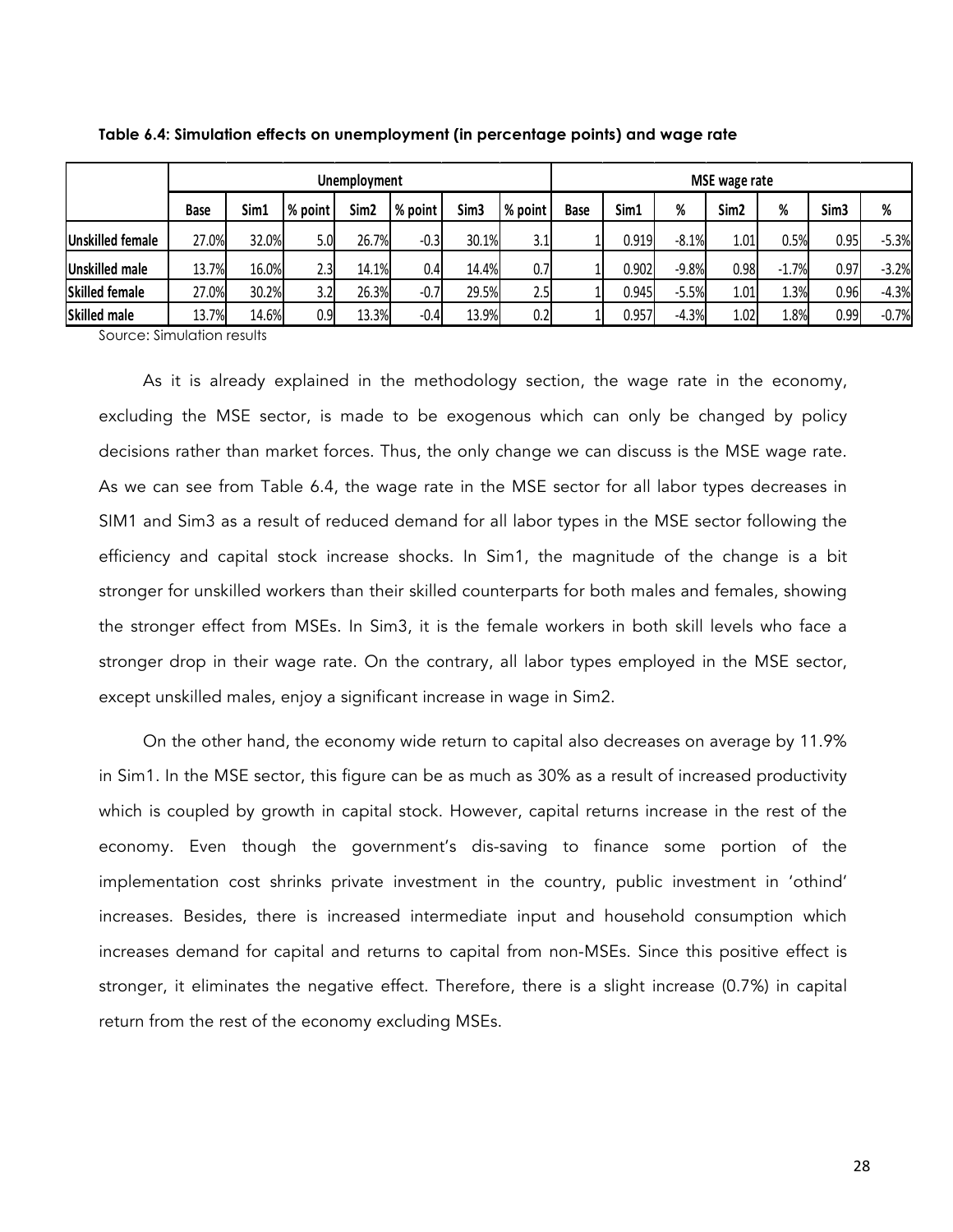### 5.2.1.4. Effects on household income, consumption and poverty

<span id="page-32-0"></span>Household nominal income decreases for both household types in all the simulations except urban households who enjoy a raised income in Sim2. As shown in Figure 6.2, nominal income from almost all sources decreases in Sim1 and Sim3. Income from capital (YHK), income from government transfers (YHTR) and income from returns to labor (YHL) decline in rank for both simulations. Urban households experience a slightly higher drop in income from their labor force, which is the highest contributor to their income. However, urban and rural households experience the least drop in income from all sources in Sim2. Income from returns to labor even increases for urban households while income from government transfers increases for both households. Moreover, income from returns to capital drops significantly in Sim1 and Sim3, whereas it increases very slightly in Sim2.

If we consider real income however, Sim1 and Sim2 result in similar effects on income levels of both households. Sim3 outperforms both simulations by making rural and urban households earn 0.1% and 0.6% higher income in real terms. Thus, focusing on women-oriented MSEs could make both households richer than before.





Source: Simulation results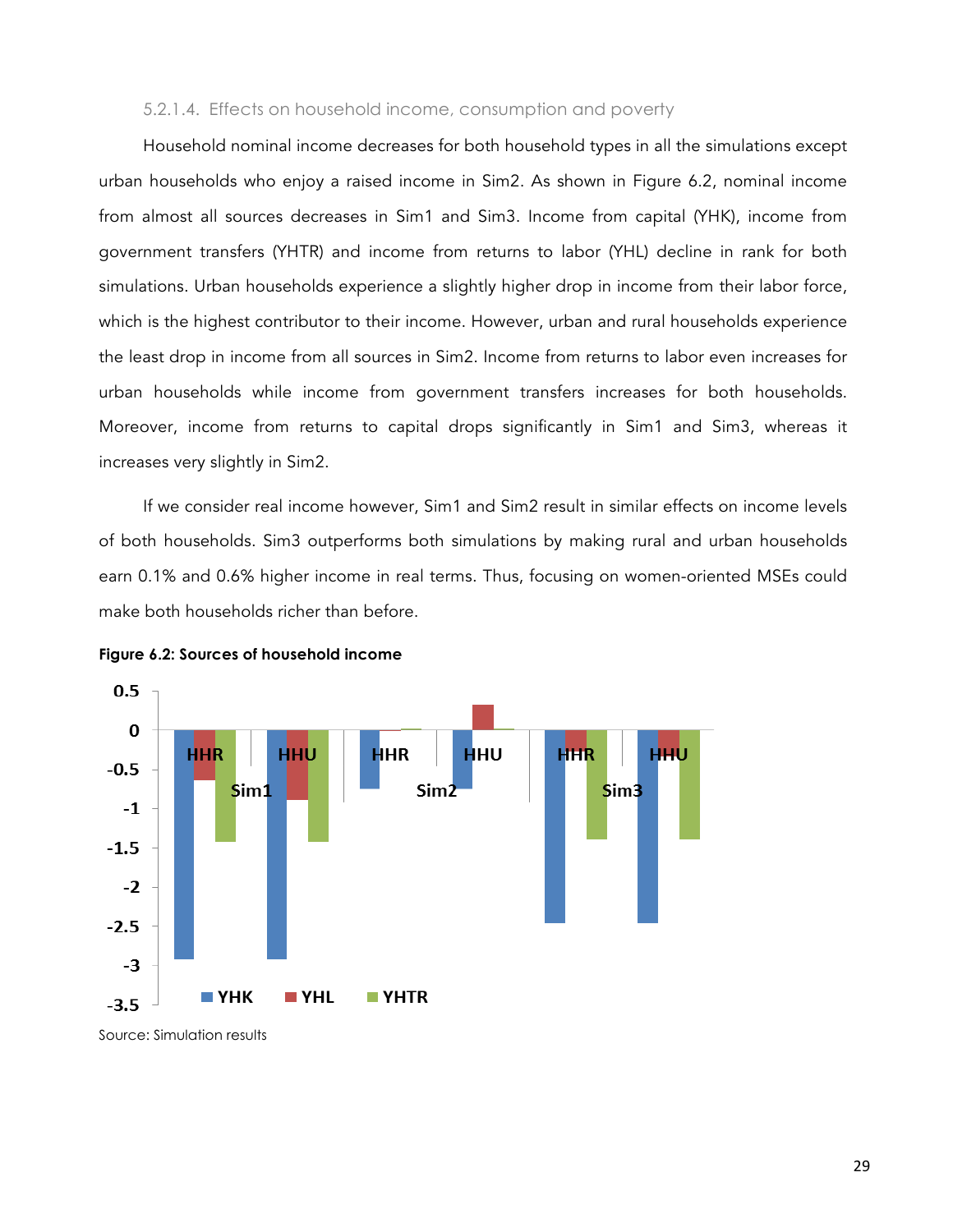<span id="page-33-0"></span>Regarding consumption, it is found to be the exact replica of real income. Rural households consume a little lower by 0.3% and 0.4% in Sim1 and Sim2 respectively, as a result of the drop in real income following interventions in the MSE sector, whereas urban households enjoy a rise in consumption in these simulations. The improved position of households in terms of consumption, despite the decrease in nominal income, is due to the effect of a larger drop in price as compared to the decrease in income. This technically means that urban households are now richer in real terms, though their nominal income is falling, whereas rural households become poorer. However, Sim3 has the best solution for both households. If the government focuses on womenoriented MSEs (i.e Sim3), both rural and urban households will enjoy higher consumption, which increases by 0.1% and 0.6% respectively (see Table 6.5).

|                         |             |        |            | Household income |         |        | <b>Household consumption</b> |             |        |         |        |         |        |      |
|-------------------------|-------------|--------|------------|------------------|---------|--------|------------------------------|-------------|--------|---------|--------|---------|--------|------|
| Nominal                 | <b>BASE</b> | SIM1   | %          | SIM <sub>2</sub> | %       | SIM3   | %                            | <b>BASE</b> | SIM1   | %       | SIM2   | %       | SIM3   | %    |
| <b>Rural households</b> | 243.29      | 239.15 | $-1.7%$    | 242.45           | $-0.3%$ | 240.13 | $-1.3%$                      | 193.88      | 193.27 | $-0.3%$ | 193.18 | $-0.4%$ | 194.00 | 0.1% |
| Urban households        | 90.52       | 89.35  | 1.3%<br>-1 | 90.62            | 0.1%    | 89.78  | $-0.8%$                      | 60.45       | 60.56  | 0.2%    | 60.50  | 0.1%    | 60.82  | 0.6% |

**Table 6.5: Simulation effects on household income and household consumption**

Source: Simulation results

If we examine household saving, it increases in Sim2 either relatively or absolutely to that of the other simulations. This could be one reason why investment demand increases in Sim2 while it decreases in the other two simulations. Thus, Sim2 can be considered the best strategy to increase investment and also employment in the country along with implementation of the MSE development plan.

The effect of the simulations on household income and consumption has its own implication on household poverty level. As shown in Figure 6.3, the current implementation of the plan and the strategy the government follows (i.e Sim1) has a slightly worsened the poverty problem nationwide. The rural poverty head count ratio increases 0.4 percentage points, though that of urban households declines very slightly by 0.1 percentage points. The only success registered in terms of poverty reduction is that of urban households, which is very minimal in magnitude and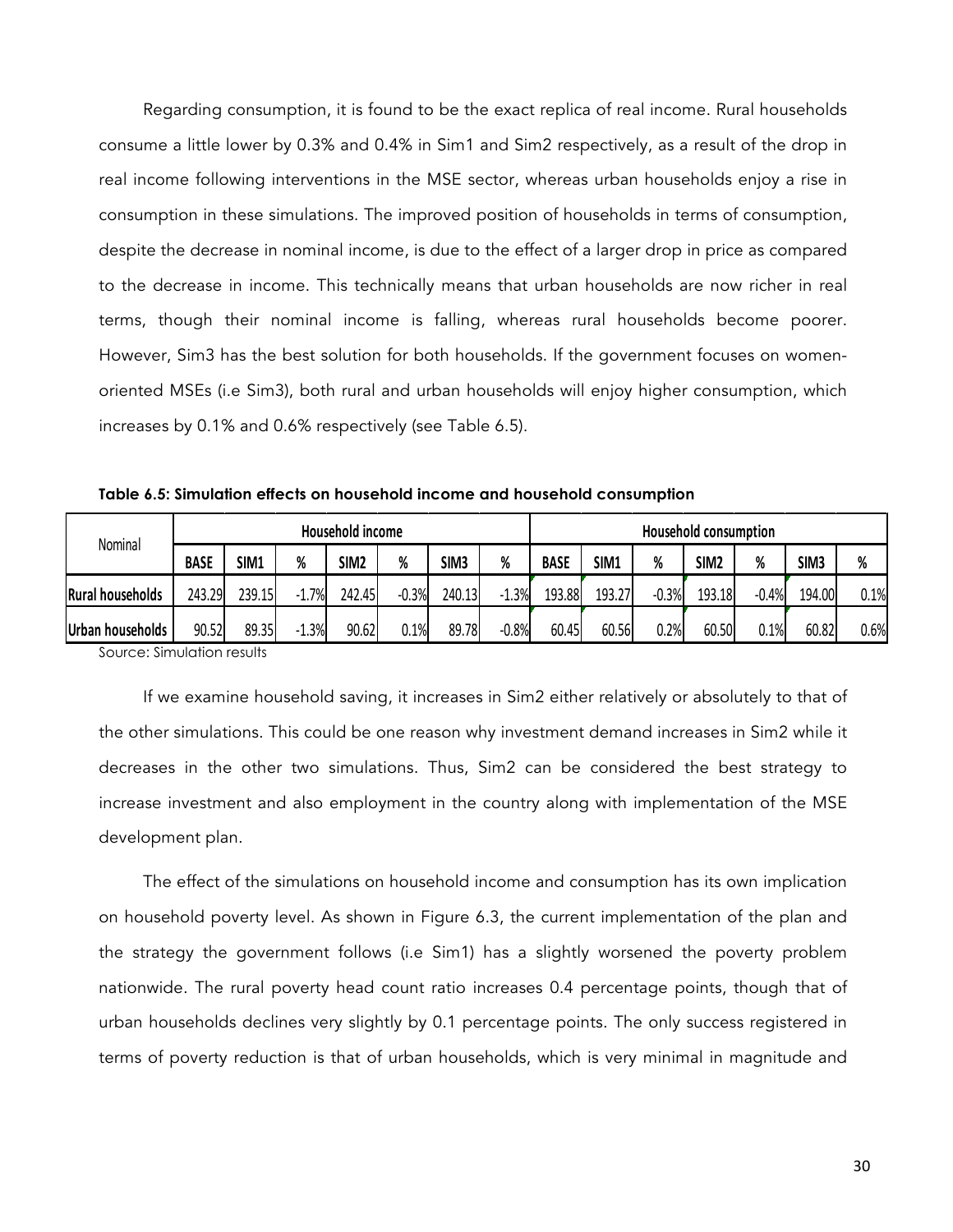<span id="page-34-0"></span>later on overshadowed by the bigger failure in rural poverty.

Again contrary to the major objectives of the development plan, the government's current strategy ends up further increasing the number of poor nationwide. This shows us that from a poverty reduction angle, the plan with its current implementation strategy is ineffective. Thus, we tried out our alternative strategies.

Sim3 successfully reduces the urban poverty level by 0.4 percentage points which in turn reduces the national poverty head count ratio a little by 0.03 percentage points, with the rural poverty level increasing slightly. Sim2 also succeeds in reducing urban poverty slightly, but not as much as it is reduced in Sim3, and it does not succeed in reducing national poverty, which is also observed in Sim1 as discussed above. Thus, if the government focuses on women-oriented MSEs for applying its development plan, it could provide a better solution towards the poverty reduction goals of the country.





 Source: Simulation results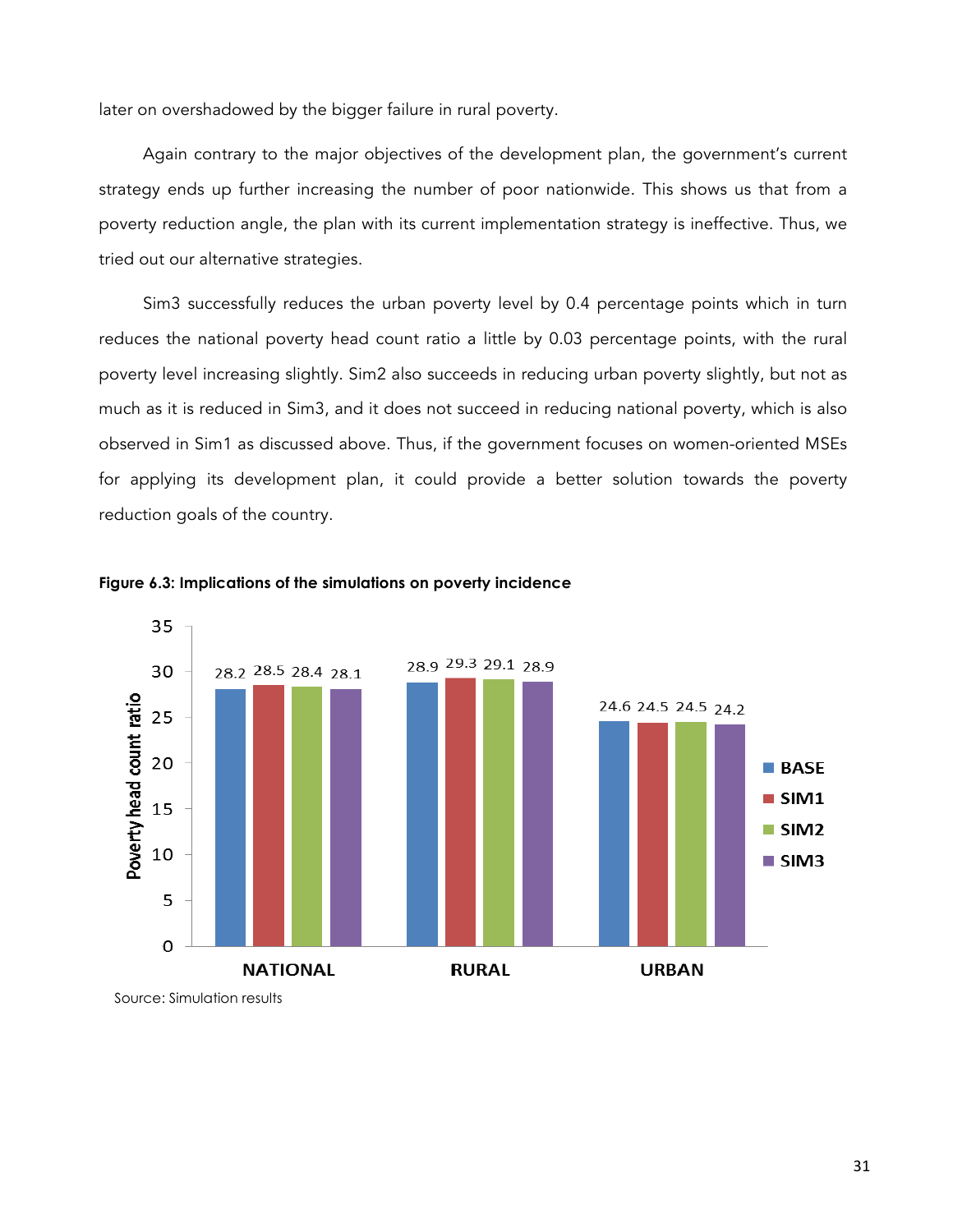## <span id="page-35-0"></span>**VI. Conclusion and recommendations**

The major objective of this study is to assess the role of MSEs in reducing unemployment and poverty. This study is very timely because the government of Ethiopia expects a lot from the MSE sector which is not yet developed. A CGE modeling approach was used to address the research questions.

The study tested three sets of simulations. All the simulations were based on the current MSE development plan of the Ethiopian government but through different implementation strategies. The first simulation (Sim1), the way used so far, follows a strategy that evenly applies the MSE development interventions to all MSE activities. However, Sim2 focuses only on few manufacturing sector activities which showed to be of high value addition and employment. Moreover, Sim3 gives another alternative strategy which concentrates only on women oriented MSEs.

In the first simulation, results show that MSEs expanded and non-MSEs narrow-down as a result of competition between the two sub-sectors. Even though the non-MSE sector shrinks, the expansion in the MSE sector and some other activities like the public sector, "other industry" and "other service" brought a positive impact on the overall value addition in the economy. The real GDP increased by 0.9%, but total investment dropped. Besides, in Sim1 the efficiency shock resulted in significant reduction in labor demand for all gender types and skill levels in the MSE sub-sector, but especially for unskilled female workers. On the contrary, the rise in skilled labor demand was shown in non-MSE activities. However, the negative effect surpasses the positive and labor demand in total declined which resulted in the worsening the unemployment problem on average by 2.9 percentage points for every labor type. The unskilled labor force was more affected than the skilled labor force. Besides, female unemployment increased the largest in both skill levels. Thus, we can conclude that the current strategy is ineffective towards the unemployment reduction goal of the MSE development plan.

In the current implementation strategy of the plan, urban households enjoy raised income in real terms, whereas that of rural households declines. Regarding consumption, rural households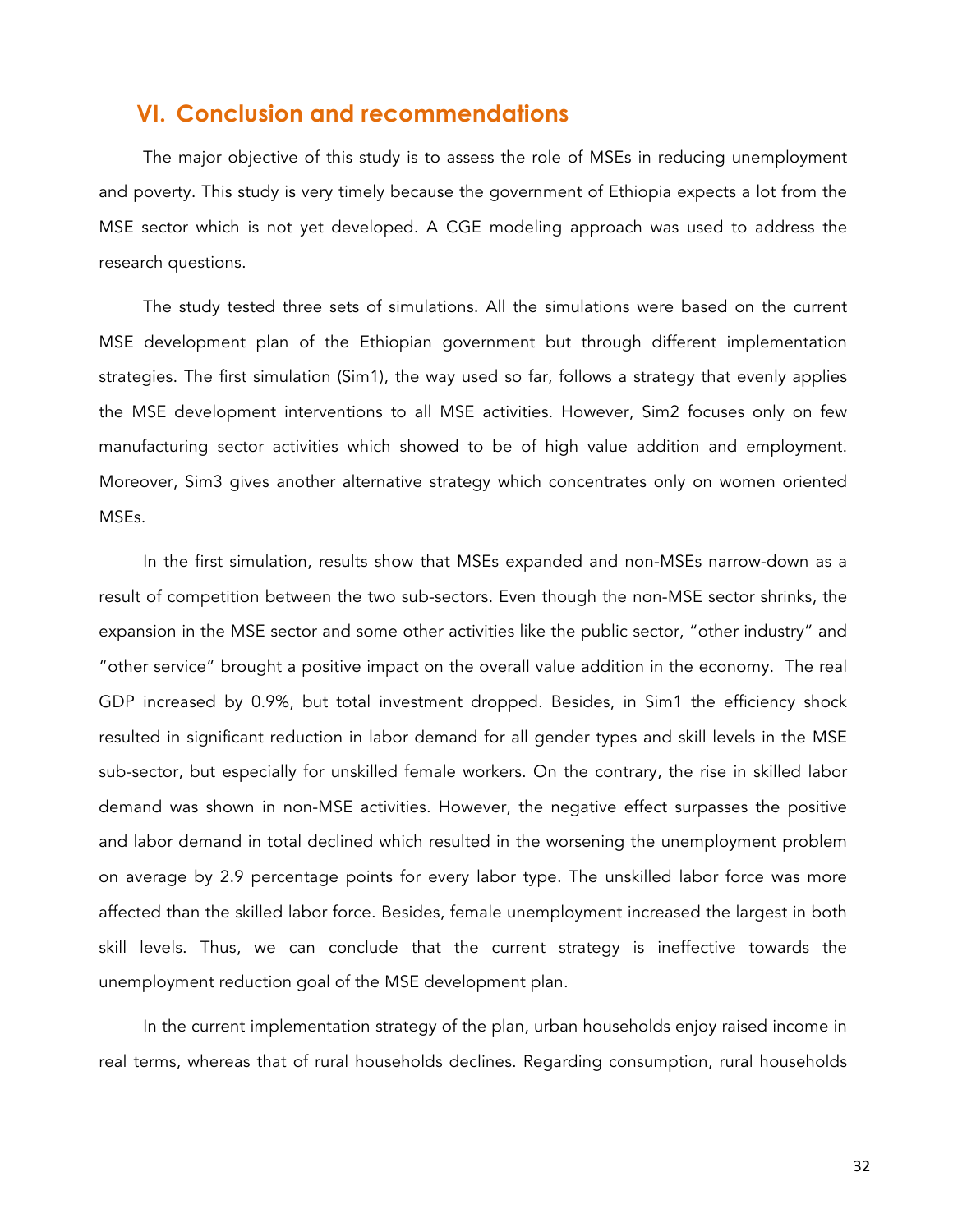are forced to consume a little less, whereas urban households enjoy slightly increased consumption and poverty reduction.

Since the current government strategy does not address the major development concerns of the plan in the best way, alternative strategies were explored. Focusing on high value added industrial MSEs (i.e Sim2) was found to be a strategy that the government could exercise to reduce unemployment. Unemployment reduces by about 0.3, 0.7 and 0.4 percentage points from its level at the base for both unskilled and skilled females and skilled males respectively. As compared to Sim1, Sim2 was strong enough to reduce the overall unemployment level by 3.1 percentage points on average. Moreover, Sim2 reveals that if it is applied, female workers will be the least affected at any skill level contrary to Sim1. Besides, total investment only increased in this strategy.

On the other hand, focusing on women-oriented MSEs (i.e Sim3) is another strategy for finding the best solution in poverty reduction. Unlike the other two, Sim3 helps both households earn better income in real terms than before, which makes them richer. This strategy makes poverty reduce both in urban centers and nationally, on average. The poverty level in urban centers reduces more than in Sim1. In fact, Sim3 also has a better solution regarding unemployment reduction and investment increases than the first simulation. However, the alternative simulations are not the best solutions regarding overall production, although they do have a positive impact.

Based on these results, the MSE sector has potential to change unemployment and poverty reduction. The policy recommendations of this study are:

First, the government has to rethink the best strategies for implementing the MSE development plan. It is recommended that implementation strategies should be first investigated for the possible results before being applied.

Second, there are different alternative strategies which have different merits and demerits. So the best way forward for the government is to select the best one for each important issue or top developmental concern. For instance, in our case the government is highly concerned about

33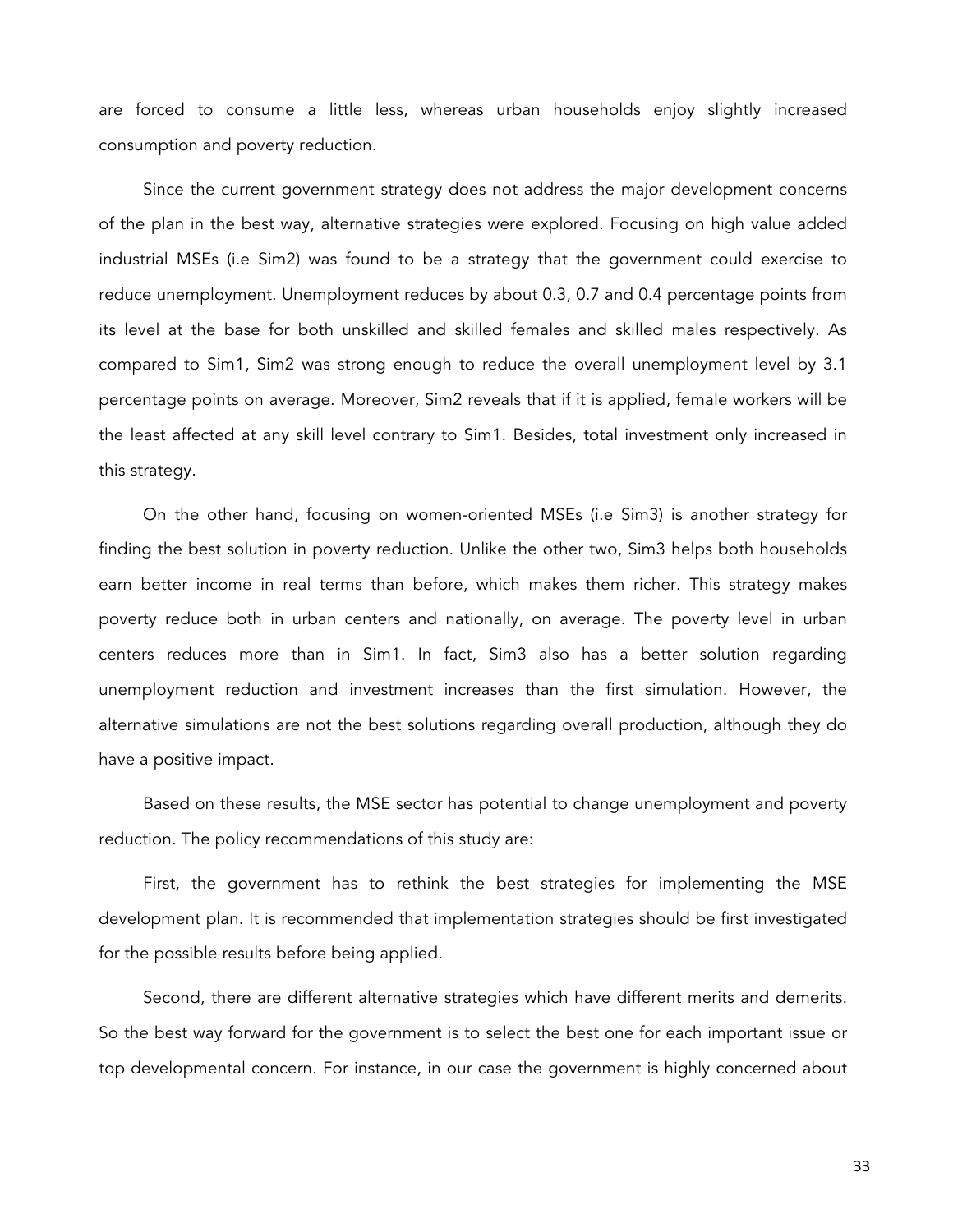poverty and unemployment reduction. Thus, focusing on high value added industrial and womenoriented MSEs, which include activities like wood and metal work, textile, construction, trade and hotel, could be the best solution.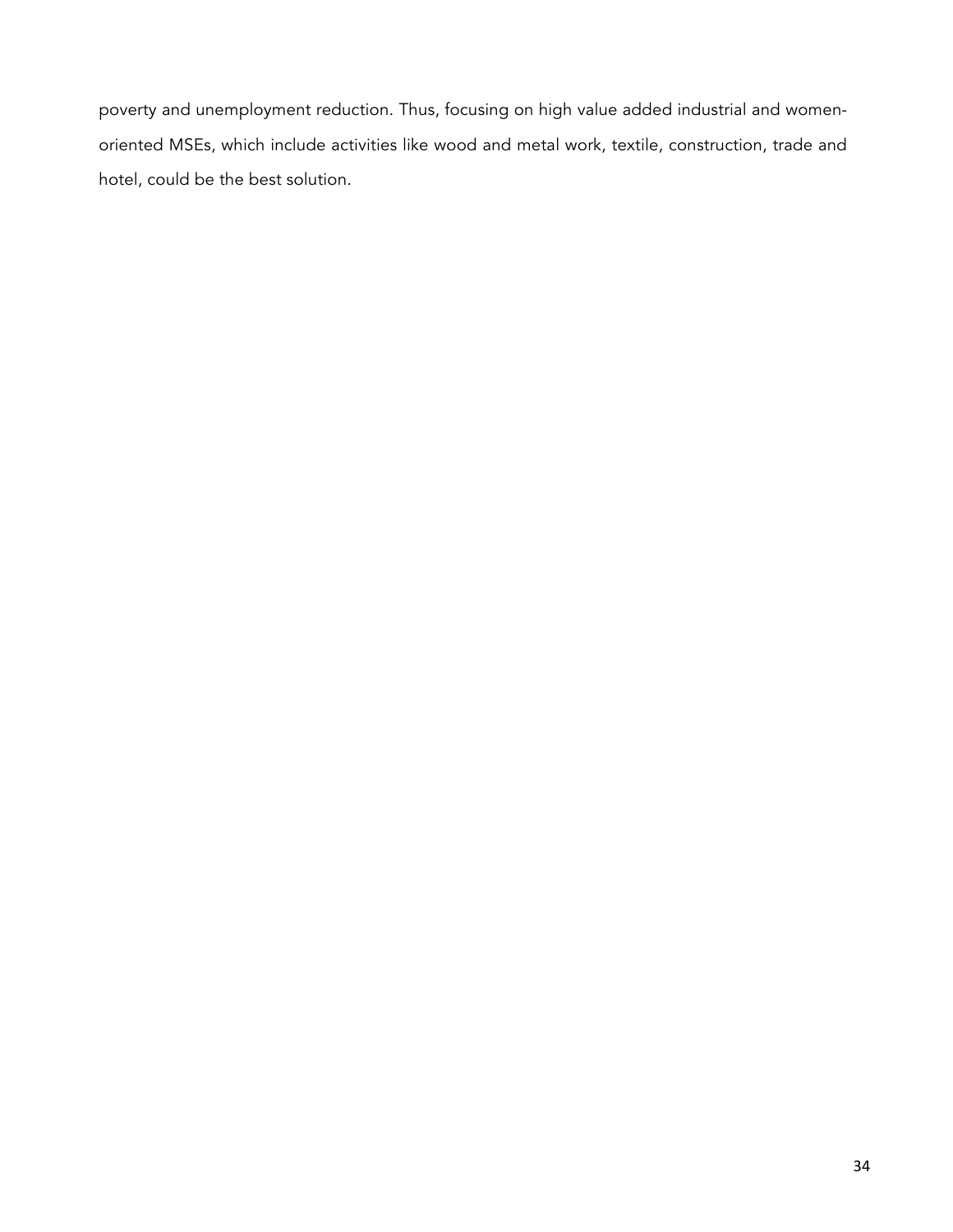# <span id="page-38-0"></span>References

- ADB. 2014. Gender Tool Kit: Micro, Small, and Medium-Sized Enterprise Finance and Development. Asian Development Bank.
- Aregash, A. (2005). Public Private Partnership Projects of the GTZ in Ethiopia: International trade and the protection of natural resources in Ethiopia. Bonn: Eschoborn
- Ayyagari, Meghana, Thorsten Beck, and Asli Demirgüç-Kunt. 2003. "Small and Medium Enterprises across the Globe. A New Database." Policy Research Working Paper 3127, World Bank, Washington, DC.
- Beck, T., & Demirguc-kunt, A. (2005). Small and Medium-Size Enterprises : Overcoming Growth Constraints. Journal of Banking & Finance, 30(February), 1–31.
- Bekele, E. & Muchie, M. (2009). Promoting micro, small and medium Enterprises (MSMEs) for sustainable rural Livelihood. DIIPER research series. Working paper no. 11. ISSN: 1902-8679
- Bigsten, A., Peter Kimuyu, and Karl Lundvall, (2000), Are Formal & Informal Small Firms Really Different? Evidences from Kenyan Manufacturing, Institute of Policy Analysis & Research, Nairobi, Kenya.
- Central Statistical Authority (CSA). 2003. Survey of urban informal sector operations. Addis Ababa. CSA 2003. Report on small scale manufacturing industries survey. Addis Ababa.
- CSA 2006. Report on The 2005 National Labour Force Survey. May 2006. Addis Ababa, Ethiopia.
- CSA 2015 Central Statistics Authority "Statistical Report on the 2015 Urban Employment Unemployment Survey" Statistical Bulletin. Addis Ababa, Ethiopia
- DECALUWÉ, Bernard, André LEMELIN, Véronique ROBICHAUD et Hélène MAISONNAVE (2013), PEP-1-1. The PEP standard single-country, static CGE model (Version 2.1), Partnership for Economic Policy (PEP) Research Network, Université Laval, Québec. http://www.pepnet.org/programs/mpia/pep-standard-cge-models/
- EDRI (2009). Ethiopia Input Output Table and Social Accounting Matrix. December 2009. Addis Ababa, Ethiopia.
- Foster, James, J. Greer, and Eric Thorbecke. 1984. "A Class of Decomposable Poverty Measures." Econometrica 52 (3): 761–65.
- Gebreeyesus, M. (2007) Growth of Micro-Enterprises: Empirical evidence from Ethiopia. Ethiopian Development Research Institute (EDRI).
- Hussmanns, Ralf (2001): Informal sector and informal employment: elements of a conceptual framework; Paper presented at the Fifth Meeting of the Expert Group on Informal Sector Statistics (Delhi Group), New Delhi, 19-21 September 2001
- ILO (2002), "Women and men in the informal economy: a statistical picture" International Labour Office, ILO Geneva.
- ILO (2012) International Standard of Classification of Occupations: ISCO-08. Vol. 1. International Labour Office. Geneva.
- J. Konings and Stijn V. (2010). The Impact of Training on Productivity and Wages:Firm Level Evidence, IZA DP No. 4731
- Ministry of Urban Development and Construction. (2013). Survey on Micro and Small Enterprises (MSEs) in Selected Major Cities of Ethiopia. Addis Ababa, Ethiopia.